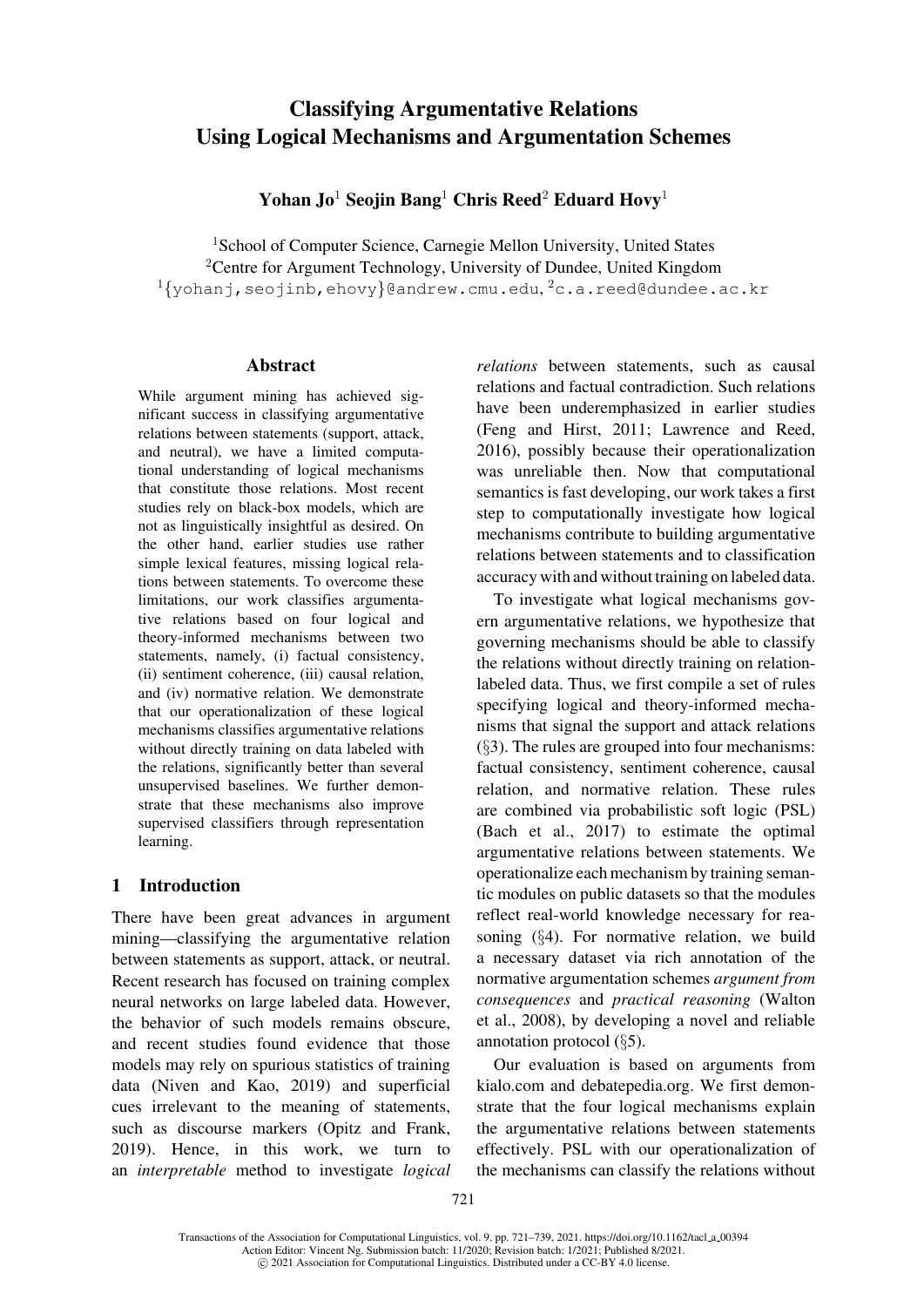direct training on relation-labeled data, outperforming several unsupervised baselines (§7). We analyze the contribution and pitfalls of individual mechanisms in detail. Next, to examine whether the mechanisms can further inform supervised models, we present a method to learn [v](#page-9-0)ector representations of arguments that are ''cognizant of'' the logical mechanisms (§8). This method outperforms several supervised models trained without concerning the mechanisms, as well as models that incorporate the mechanisms in different ways. We illustrate how it m[ak](#page-11-0)es a connection between logical mechanisms and argumentative relations. Our contributions are:

- An interpretable method based on PSL to investigate logical and theory-informed mechanisms in argumentation computationally.
- A representation learning method that incorporates the logical mechanisms to improve the predictive power of supervised models.
- A novel and reliable annotation protocol, along with a rich schema, for the argumentation schemes *argument from consequences* and *practical reasoning*. We release our annotation manuals and annotated data.<sup>1</sup>

### 2 Related Work

There has been active research in NLP to [un](#page-1-0)derstand different mechanisms of argumentation computationally. Argumentative relations have been found to be associated with various statistics, such as discourse markers (Opitz and Frank, 2019), sentiment (Allaway and McKeown, 2020), and use of negating words (Niven and Kao, 2019). Further, as framing plays an important role in debates (Ajjour et al., 2019), di[fferent](#page-16-2) [stances](#page-16-2) [for](#page-16-2) [a](#page-16-2) [top](#page-16-2)ic emphasiz[e](#page-14-1) [different](#page-14-1) [points,](#page-14-1) [resulting](#page-14-1) [i](#page-14-1)n strong thematic correlatio[ns](#page-16-0) [\(Lawrence](#page-16-0) [and](#page-16-0) [Reed](#page-16-0), 2017).

Such t[hematic](#page-14-2) [association](#page-14-2)s have been exploited in stance detection and dis/[agreement classifica](#page-16-3)[tion.](#page-16-3) Stance detection (Allaway and McKeown, 2020; Stab et al., 2018; Xu et al., 2018) aims to classify a statement as pro or con with respect to a topic, while dis/agreement classification (Chen et al., 2018; Hou and [Jochim,](#page-14-1) [2017;](#page-14-1) [Rosenthal](#page-14-1) [and](#page-14-1) [M](#page-14-1)[cKeown,](#page-17-2) [2015\)](#page-17-2) [a](#page-17-2)i[ms](#page-18-0) [to](#page-18-0) [decide](#page-18-0) [whe](#page-18-0)ther two statements are from the same or opposite stance(s) for a given topic. Topics are usually discrete, and models often learn thematic correlations between a topic and a stance (Xu et al., 2019). Our work is slightly different as we classify the *direct* support or attack relation between two *natural* statements.

The aforementione[d](#page-18-1) [correlat](#page-18-1)i[ons,](#page-18-1) [h](#page-18-1)owever, are byproducts rather than core mechanisms of argumentative relations. In order to decide whether a statement supports or attacks another, we cannot ignore the *logical* relation between them. Textual entailment was found to inform argumentative relations (Choi and Lee, 2018) and used to detect arguments (Cabrio and Villata, 2012). Similarly, there is evidence that the opinions of two statements t[oward the same](#page-15-2) c[oncep](#page-15-2)t constitute their argumentative re[lations \(Gemechu and Reed](#page-15-3), 2019; Kobbe et al., 2020). Causality between events also received attention, and causality graph construction was proposed for argument analysis (Al-Khatib et al., 2020). Addi[tionally,](#page-15-4) [in](#page-15-4) [argumen](#page-15-4)[tation](#page-15-4) [theory,](#page-16-5) [Walton's](#page-16-5) [arg](#page-16-5)umentation schemes (Walton et al., 2008) specify common reasoning patterns people use to form an argument. This [motivates](#page-14-3) [our](#page-14-3) [work](#page-14-3) [to](#page-14-3) investigate logical mecha[nisms in four categor](#page-17-1)ies: factual consistency, sentiment coherence, causal relation, and normative relation.

Logical mechanisms have not been actively studied in argumentative relation classification. Models based on hand-crafted features have used relatively simple lexical features, such as  $n$ -grams, discourse markers, and sentiment agreement and word overlap between two statements (Stab and Gurevych, 2017; Habernal and Gurevych, 2017; Persing and Ng, 2016; Rinott et al., 2015). Recently, neural models have become dominant approaches (Chakrabarty et al., 2019; [Durmus](#page-17-3) [et](#page-17-3) [al.,](#page-17-3) [2019](#page-17-3)[;](#page-17-4) [Ege](#page-17-4)r [et](#page-16-6) [al.,](#page-16-6) [2017\).](#page-16-6) [Despite](#page-16-6) [their](#page-16-6) [high](#page-16-6) [accuracy](#page-16-7) [and](#page-16-7) [find](#page-16-7)i[ng](#page-16-7) [of](#page-16-7) [s](#page-16-7)o[me](#page-17-5) [word-level](#page-17-5) i[nterac](#page-17-5)tions between statements (Xu et al., 2019; Chen et al., 2018)[,](#page-15-5) [they](#page-15-5) [provide](#page-15-5) [quite](#page-15-5) [limite](#page-15-5)[d](#page-15-6) [insight](#page-15-6) [into](#page-15-6) [g](#page-15-6)[overn](#page-15-7)i[ng](#page-15-8) [mechanisms](#page-15-8) [in](#page-15-8) argumentative relations. Indeed, more and [more evidence su](#page-18-1)ggests that s[upervi](#page-15-1)sed models learn to overly re[ly](#page-15-9) [on](#page-15-9) [superf](#page-15-9)icial cues, such as discourse markers (Optiz and Frank, 2019), negating words (Niven and Kao, 2019), and sentiment (Allaway and McKeown, 2020) behind the scenes. We instead use an interpretable method based on P[SL](#page-16-8) [to](#page-16-8) [examine](#page-16-8) [log](#page-16-8)[ical](#page-16-0) [me](#page-16-2)[chanisms](#page-16-0)  $(\S7)$  $(\S7)$  [and then show](#page-14-4)

<span id="page-1-0"></span><sup>&</sup>lt;sup>1</sup>The annotations, data, and source code are available at: http[s://git](#page-15-1)[hub.com/yohanjo/tacl](#page-16-4)\_arg\_rel.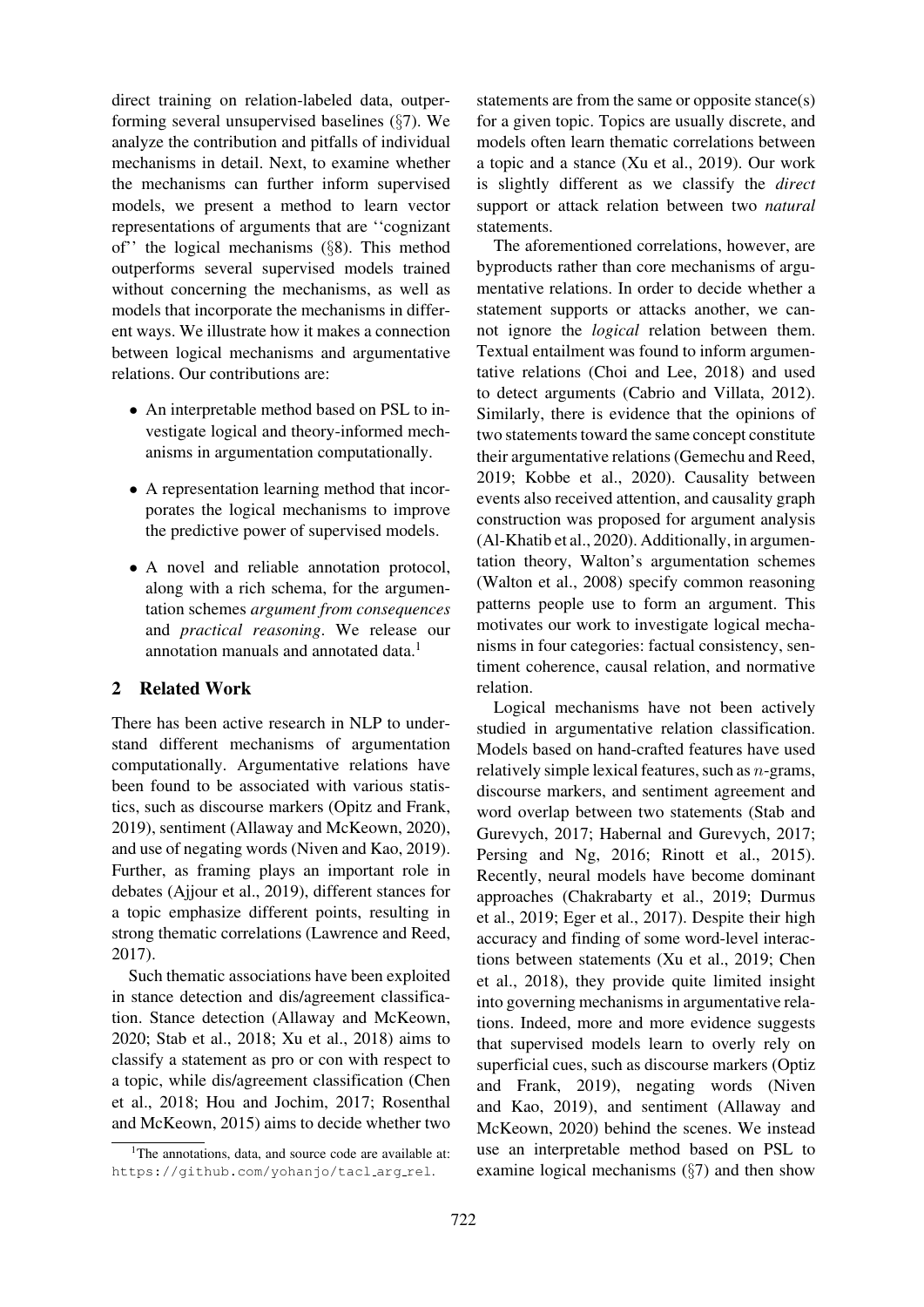evidence that these mechanisms can inform supervised models in intuitive ways (§8).

Some research adopted argumentation schemes as a framework, making comparisons with discourse relations (Cabrio et al., 2013) and collecting and leveraging data at varying degr[ees](#page-11-0) of granularity. At a coarse level, prior studies annotated the presence of particular argumentation schemes in text (Visser e[t](#page-14-5) [al.,](#page-14-5) [2020;](#page-14-5) [Lawren](#page-14-5)ce et al., 2019; Lindahl et al., 2019; Reed et al., 2008) and developed models to classify different schemes (Feng and Hirst, 2011). However, each scheme often accom[modates](#page-17-6) [both](#page-17-6) [supp](#page-17-6)[ort](#page-16-9) [and](#page-16-9) [attack](#page-16-9) [relations](#page-16-9) [between](#page-16-10) [statements,](#page-16-10) [so](#page-16-11) [classifying](#page-16-11) [tho](#page-16-11)se relations requires se[manti](#page-15-0)cally richer information [within](#page-15-10) [the](#page-15-10) [scheme](#page-15-10) than just its presence. To that end, Reisert et al. (2018) annotated individual components within schemes, particularly emphasizing *argument from consequences*. Based on the logic behind this scheme, Kobbe et al. (2020) developed [an](#page-17-7) [unsupervised](#page-17-7) [m](#page-17-7)ethod to classify the support and attack relations using syntactic rules and lexicons. Our work ext[ends these stu](#page-16-5)dies by including other normative schemes (*practi[cal](#page-16-5) [rea](#page-16-5)soning* and property-based reasoning) and annotating richer information.

#### 3 Rules

<span id="page-2-0"></span>We first compile rules that specify evidence for the support and attack relations between claim  $C$  and **statement**  $S$  (Table 1).<sup>2</sup> These rules are combined via PSL (Bach et al., 2017) to estimate the optimal relation between  $C$  and  $S^3$ .

We will describe individual [ru](#page-2-2)les in four categories: factual con[sistency, sentimen](#page-14-0)t coherence, causal relation, and normative relati[on,](#page-2-3) followed by additional chain rules.

#### 3.1 Factual Consistency

A statement that supports the claim may present a fact that naturally entails the claim, while an attacking statement often presents a fact

<span id="page-2-1"></span>

|                    |                                                                                                       | Rules                                                                                                                                                                                                                                                                                                                                                                                                                                                         |
|--------------------|-------------------------------------------------------------------------------------------------------|---------------------------------------------------------------------------------------------------------------------------------------------------------------------------------------------------------------------------------------------------------------------------------------------------------------------------------------------------------------------------------------------------------------------------------------------------------------|
|                    |                                                                                                       | $Fact Entail(S, C) \rightarrow Support(S, C)$                                                                                                                                                                                                                                                                                                                                                                                                                 |
|                    |                                                                                                       | $FactContract(S, C) \rightarrow Attack(S, C)$                                                                                                                                                                                                                                                                                                                                                                                                                 |
| Senti Factual      | $\begin{array}{c}\n\overrightarrow{BA1} \\ \overrightarrow{BA2} \\ \overrightarrow{BA3}\n\end{array}$ | $FactConflict(S, C) \rightarrow Attack(S, C)$                                                                                                                                                                                                                                                                                                                                                                                                                 |
|                    | $\frac{e}{c^2}$ R <sub>4</sub>                                                                        | $SentiConflict(S, C) \rightarrow Attack(S, C)$                                                                                                                                                                                                                                                                                                                                                                                                                |
|                    |                                                                                                       | $SentiCoherent(S, C) \rightarrow Support(S, C)$                                                                                                                                                                                                                                                                                                                                                                                                               |
|                    |                                                                                                       | <b>CAUSE-TO-EFFECT REASONING</b>                                                                                                                                                                                                                                                                                                                                                                                                                              |
|                    | R6                                                                                                    | $Cause(S,C)\rightarrow Support(S,C)$                                                                                                                                                                                                                                                                                                                                                                                                                          |
| Causal<br>Relation | R7                                                                                                    | $Obstruct(S, C) \rightarrow Attack(S, C)$                                                                                                                                                                                                                                                                                                                                                                                                                     |
|                    |                                                                                                       | <b>EFFECT-TO-CAUSE REASONING</b>                                                                                                                                                                                                                                                                                                                                                                                                                              |
|                    | R8                                                                                                    | $Cause(C, S) \rightarrow Support(S, C)$                                                                                                                                                                                                                                                                                                                                                                                                                       |
|                    | R9                                                                                                    | $Obstruct(C, S) \rightarrow Attack(S, C)$                                                                                                                                                                                                                                                                                                                                                                                                                     |
|                    |                                                                                                       | <b>ARGUMENT FROM CONSEQUENCES</b>                                                                                                                                                                                                                                                                                                                                                                                                                             |
|                    |                                                                                                       |                                                                                                                                                                                                                                                                                                                                                                                                                                                               |
| Normative          |                                                                                                       | $\frac{5}{8}$ R10 BackingConseq(S, C) $\rightarrow$ Support(S, C)<br>$\frac{8}{8}$ R11 RefutingConseq(S, C) $\rightarrow$ Attack(S, C)                                                                                                                                                                                                                                                                                                                        |
|                    |                                                                                                       | <b>PRACTICAL REASONING</b>                                                                                                                                                                                                                                                                                                                                                                                                                                    |
|                    |                                                                                                       | R12 $BackingNorm(S, C) \rightarrow Support(S, C)$                                                                                                                                                                                                                                                                                                                                                                                                             |
|                    |                                                                                                       | R13 $RefutingNorm(S, C) \rightarrow Attack(S, C)$                                                                                                                                                                                                                                                                                                                                                                                                             |
|                    |                                                                                                       | R14 $Support(S, I) \wedge Support(I, C) \rightarrow Support(S, C)$                                                                                                                                                                                                                                                                                                                                                                                            |
| Relation           |                                                                                                       | $\begin{aligned} \text{E} & \to \text{R15 } Attack(S, I) \wedge Attack(I, C) \rightarrow Support(S, C) \end{aligned}$                                                                                                                                                                                                                                                                                                                                         |
|                    |                                                                                                       | $\mathcal{E}$ R16 Support $(S, I) \wedge Attack(I, C) \rightarrow Attack(S, C)$                                                                                                                                                                                                                                                                                                                                                                               |
|                    |                                                                                                       | R17 $Attack(S, I) \land Support(I, C) \rightarrow Attack(S, C)$                                                                                                                                                                                                                                                                                                                                                                                               |
|                    |                                                                                                       | $\begin{array}{c}\n\text{Equation 1:}\n\text{Equation 2:}\n\text{Equation 3:}\n\text{Equation 4:}\n\text{Equation 5:}\n\text{Equation 5:}\n\text{Equation 6:}\n\text{Equation 7:}\n\text{Equation 7:}\n\text{Equation 8:}\n\text{Equation 7:}\n\text{Equation 8:}\n\text{Equation 9:}\n\text{Equation 1:}\n\text{Equation 1:}\n\text{Equation 1:}\n\text{Equation 2:}\n\text{Equation 3:}\n\text{Equation 3:}\n\text{Equation 4:}\n\text{Equation 5:}\n\text$ |
| Const-             |                                                                                                       | Support $(S, C)$ +Attack $(S, C)$ +Neutral $(S, C)$ = 1                                                                                                                                                                                                                                                                                                                                                                                                       |
|                    |                                                                                                       |                                                                                                                                                                                                                                                                                                                                                                                                                                                               |

Table 1: PSL rules. (S: statement, C: claim).

contradictory or contrary to the claim. For example:

Claim: *Homeschooling deprives children and families from interacting with people with different religions, ideologies, or values.*

Support Statement: *Homeschool students have few opportunities to meet diverse peers they could otherwise see at normal schools.*

Attack Statement: *Homeschool students can interact regularly with other children from a greater diversity of physical locations, allowing them more exposure outside of their socio-economic group.*

This logic leads to two rules:

R1: FactEntail $(S, C) \rightarrow$  Support $(S, C)$ ,

R2: FactContradict( $S, C$ )  $\rightarrow$  Attack( $S, C$ )

In our work, these probabilities are computed by a textual entailment module (§4.1).

<sup>2</sup>We do not assume that claim-hood and statement-hood are intrinsic features of text spans; we follow prevailing argumentation theory in viewing claims and statements as roles determined by virtue of relationships between text spans.

<span id="page-2-3"></span><span id="page-2-2"></span><sup>3</sup>Predicates in the rules are probability scores, and PSL aims to estimate the scores of Support( $S, C$ ), Attack( $S, C$ ), and Neutral $(S, C)$  for all  $(S, C)$ . The degree of satisfaction of the rules are converted to a loss, which is minimized via maximum likelihood estimation.

*s.t.* FactEntail $(S, C) = P(S \text{ entails } C),$ FactContradict( $S, C$ ) =  $P(S \text{ contradicts } C)$ .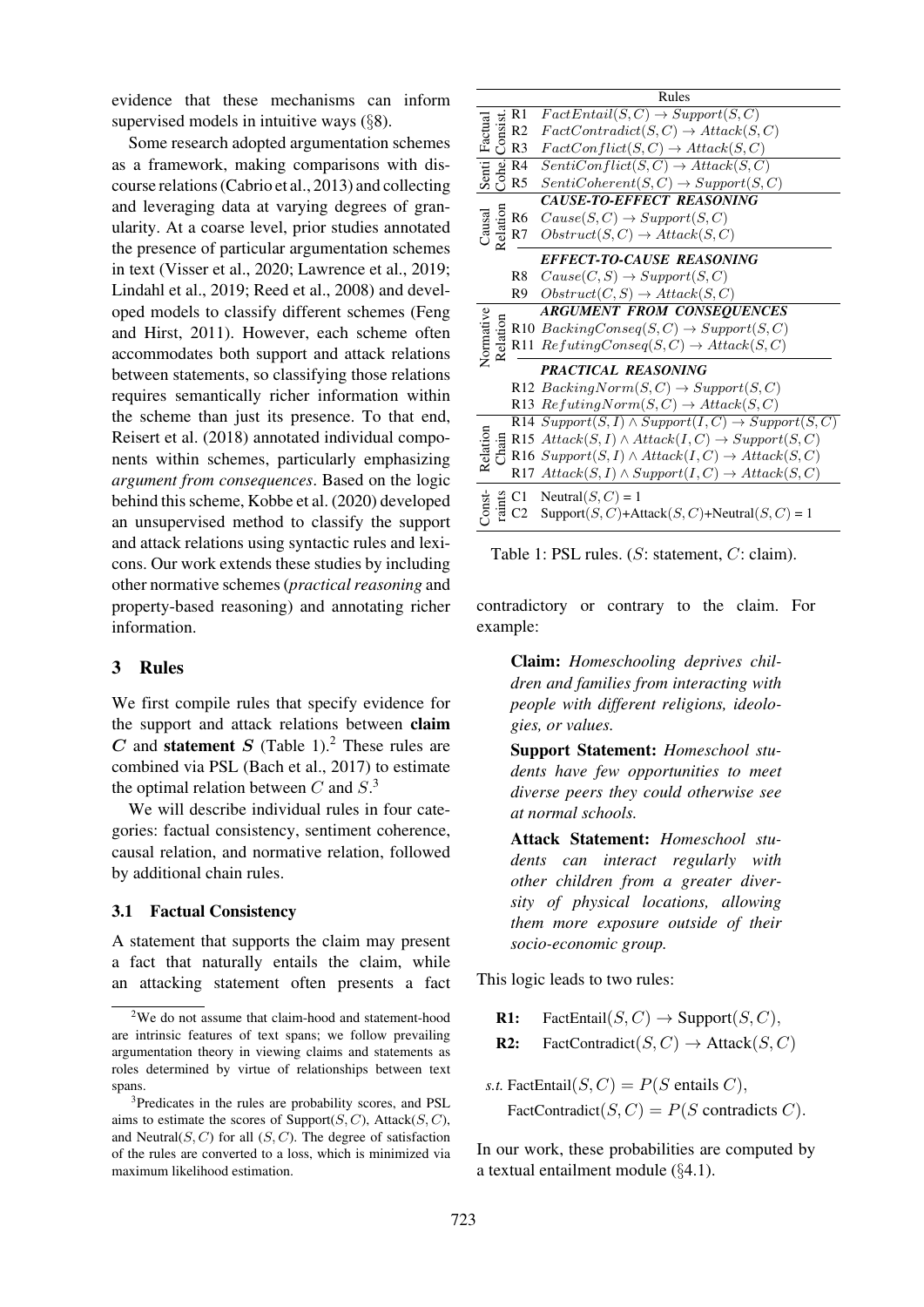In argumentation, it is often the case that an attacking statement and the claim are not strictly contradictory nor contrary, but the statement contradicts only a specific part of the claim, as in:

## Claim: *Vegan diets are healthy.* Attack Statement: *Meat is healthy.*

Formally, let  $(A_{i,0}^S, A_{i,1}^S, \dots)$  denote the *i*th relation tuple in S, and  $(A_{j,0}^C, A_{j,1}^C, \dots)$  the jth relation tuple in C. We formulate the conflict rule:

R3: FactConflict
$$
(S, C)
$$
  $\rightarrow$  Attack $(S, C)$ 

$$
\begin{array}{l} \text{s.t. FactConflict}(S,C) = \\ \max_{i,j,k} P(A_{i,k}^S \text{ contradicts } A_{j,k}^C) \prod_{k' \neq k} P(A_{i,k'}^S \text{ entails } A_{j,k'}^C). \end{array}
$$

We use Open IE 5.1 to extract relation tuples, and the probability terms are computed by a textual entailment module (§4.1).

### 3.2 Sentiment Coherence

When  $S$  attacks  $C$ , they may express opposite sentiments toward t[he](#page-5-1) [sa](#page-5-1)me target, whereas they may express the same sentiment if  $S$  supports  $C$ (Gemechu and Reed, 2019). For example:

Claim: *Pet keeping is morally justified.*

Attack Statement: *Keeping pets is [hazardous](#page-15-4) [and](#page-15-4) [offensi](#page-15-4)ve to other people.*

Support Statement: *Pet owners can provide safe places and foods to pets.*

Let  $(t_i^S, s_i^S)$  be the *i*th expression of sentiment  $s_i^S \in \{\text{pos, neg, neu}\}\)$  toward target  $t_i^S$  in S, and  $(t_j^C, s_j^C)$  the *j*th expression in C. We formulate two rules:

R4: SentiConflict( $S, C$ )  $\rightarrow$  Attack( $S, C$ ), R5: SentiCoherent $(S, C) \rightarrow$  Support $(S, C)$ 

*s.t.* SentiConflict( $S, C$ ) =  $\max_{i,j} P(t_i^S = t_j^C) \left\{ P(s_i^S = \text{pos}) P(s_j^C = \text{neg}) \right.$  $+P(s_i^S = \text{neg})P(s_j^C = \text{pos})\},$ SentiCoherent $(S, C)$  =

> $\max_{i,j} P(t_i^S = t_j^C) \left\{ P(s_i^S = \text{pos}) P(s_j^C = \text{pos}) \right.$  $+P(s_i^S = \text{neg})P(s_j^C = \text{neg})\}$ .

In this work, targets are all noun phrases and verb phrases in C and S.  $P(t_i^S = t_j^C)$  is computed by a textual entailment module (§4.1), and  $P(s_i^S)$ and  $P(s_j^C)$  by a target-based sentiment classifier  $(§4.2).$ 

#### 3.3 Causal Relation

R[easo](#page-5-2)ning based on causal relation between events is used in two types of argumentation: *argument from cause to effect* and *argument from effect to cause* (Walton et al., 2008). In cause-to-effect (C2E) reasoning,  $C$  is derived from  $S$  because the event in  $S$  may cause that in  $C$ . If  $S$  causes (obstructs)  $C$  then  $S$  is [likely](#page-17-1) to support (attack) C. For ex[ample:](#page-17-1)

> Claim: *Walmart's stock price will rise.* Support Statement: *Walmart generated record revenue.*

> Attack Statement: *Walmart had low net incomes.*

This logic leads to two rules:

R6: Cause $(S, C) \rightarrow$  Support $(S, C)$ , R7: Obstruct $(S, C) \rightarrow$  Attack $(S, C)$ ,

s.t. 
$$
\text{Cause}(S, C) = P(S \text{ causes } C),
$$
  
Obstruct $(S, C) = P(S \text{ obstructs } C)$ 

Effect-to-cause (E2C) reasoning has the reversed direction; S describes an observation and  $C$  is a reasonable explanation that may have caused it. If  $C$  causes (obstructs)  $S$ , then  $S$  is likely to support (attack)  $C$ , as in:

Claim: *St. Andrew Art Gallery is closing soon.*

Support Statement: *The number of paintings in the gallery has reduced by half for the past month.*

Attack Statement: *The gallery recently bought 20 photographs.*

R8: Cause $(C, S) \rightarrow$  Support $(S, C)$ , R9: Obstruct $(C, S) \rightarrow$  Attack $(S, C)$ .

The probabilities are computed by a causality module (§4.3).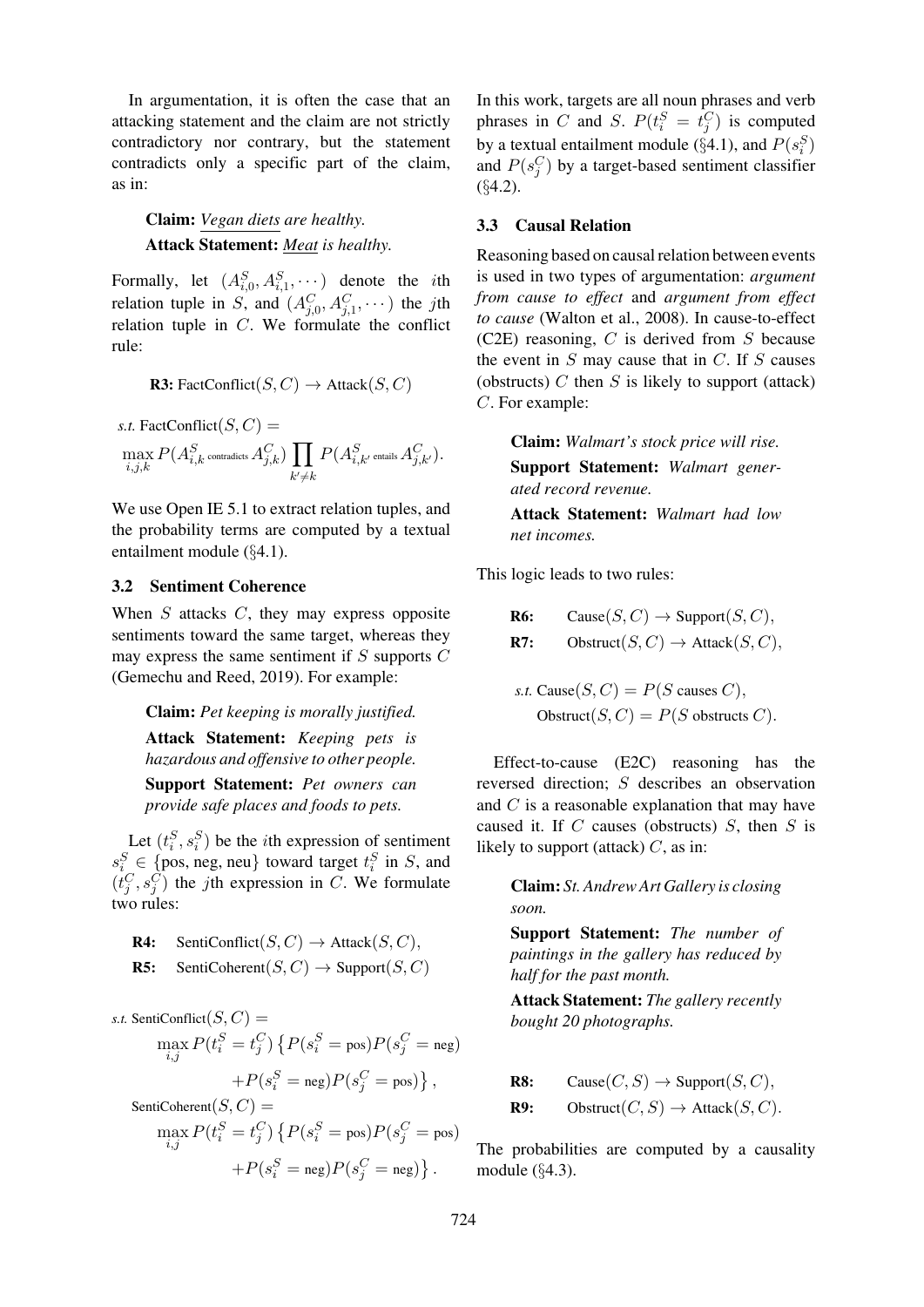#### 3.4 Normative Relation

In argumentation theory, Walton's argumentation schemes specify common reasoning patterns used in arguments (Walton et al., 2008). We focus on two schemes related to normative arguments, whose claims suggest that an action or situation be brought abo[ut. Normative c](#page-17-1)l[aims a](#page-17-1)re one of the most common proposition types in argumentation (Jo et al., 2020) and have received much attention in the literature (Park and Cardie, 2018).

Argument from Consequences: In this scheme, [the claim is sup](#page-16-12)ported or attacked by a positive or negative conseq[uence, as in:](#page-16-13)

Claim: *Humans should stop eating animal meat.*

Support Statement: *The normalizing of killing animals for food leads to a cruel mankind.* (S1)

Attack Statement: *Culinary arts developed over centuries may be lost.*

(S2)

In general, an argument from consequences may be decomposed into two parts: (i) whether  $S$  is a positive consequence or a negative one; and (ii) whether the source of this consequence is consistent with or facilitated by  $C$ 's stance (S2), or is contrary to or obstructed by it (S1).

Logically,  $S$  is likely to support  $C$  by presenting a positive (negative) consequence of a source that is consistent with (contrary to)  $C$ 's stance. In contrast,  $S$  may attack  $C$  by presenting a negative (positive) consequence of a source that is consistent with (contrary to)  $C$ 's stance. Given that  $S$  describes consequence  $Q$  of source  $R$ , this logic leads to:

R10: BackingConseq $(S, C) \rightarrow$  Support $(S, C)$ ,

R11: RefutingConseq $(S, C) \rightarrow$  Attack $(S, C)$ 

*s.t.* BackingConseq $(S, C)$  =

 $P(S \text{ is a consequence}) \times$ 

 ${P(Q \text{ is positive}) \cdot P(R \text{ consistent with } C)}$ 

 $+ P(Q \text{ is negative}) \cdot P(R \text{ contrary to } C) \},$ 

 $RefutingConseq(S, C) =$ 

 $P(S \text{ is a consequence}) \times$ 

 ${P(Q \text{ is negative}) \cdot P(R \text{ consistent with } C)}$ 

 $+ P(Q \text{ is positive}) \cdot P(R \text{ contrary to } C)$ .

Practical Reasoning: In this scheme, the statement supports or attacks the claim by presenting a goal to achieve, as in:

> Claim: *Pregnant people should have the right to choose abortion.*

> Support Statement: *Women should be able to make choices about their bodies.*

> > (S3)

|         |  | <b>Attack Statement:</b> Our rights do not |      |
|---------|--|--------------------------------------------|------|
|         |  | allow us to harm the innocent lives of     |      |
| others. |  |                                            | (S4) |

The statements use a normative statement as a goal to justify their stances. We call their target of advocacy or opposition (underlined above) a norm target. Generally, an argument of this scheme may be decomposed into: (i) whether  $S$  advocates for its norm target  $(S3)$  or opposes it  $(S4)$ , as if expressing positive or negative sentiment toward the norm target; and (ii) whether the norm target is a situation or action that is consistent with or facilitated by  $C$ 's stance, or that is contrary to or obstructed by it.<sup>4</sup>

Logically,  $S$  is likely to support  $C$  by advocating for (opposing) a norm target that is consistent with (contrary to)  $C$ '[s](#page-4-0) stance. In contrast,  $S$  may attack C by opposing (advocating for) a norm target that is consistent with (contrary to)  $C$ 's stance. Given that  $S$  has norm target  $R$ , this logic leads to:

R12: BackingNorm $(S, C) \rightarrow$  Support $(S, C)$ , R13: RefutingNorm $(S, C) \rightarrow$  Attack $(S, C)$ 

*s.t.* BackingNorm $(S, C)$  =

 $P(S \text{ is normative}) \times$ 

 ${P(S \text{ advances for } R) \cdot P(R \text{ consistent with } C)}$ 

 $+ P(S$  opposes  $R) \cdot P(R$  contrary to  $C) \},$ 

 $RefutingNorm(S, C) =$ 

 $P(S \text{ is normative}) \times$ 

 ${P(S \text{ opposes } R) \cdot P(R \text{ consistent with } C)}$ 

 $+ P(S \text{ above} \text{ates for } R) \cdot P(R \text{ contrary to } C)$ .

The probabilities are computed by modules trained on our annotation data (§5).

<span id="page-4-0"></span><sup>4</sup>Both harming innocent lives and making choices about their bodies are facilitated by the right to choose abortion ('consistent').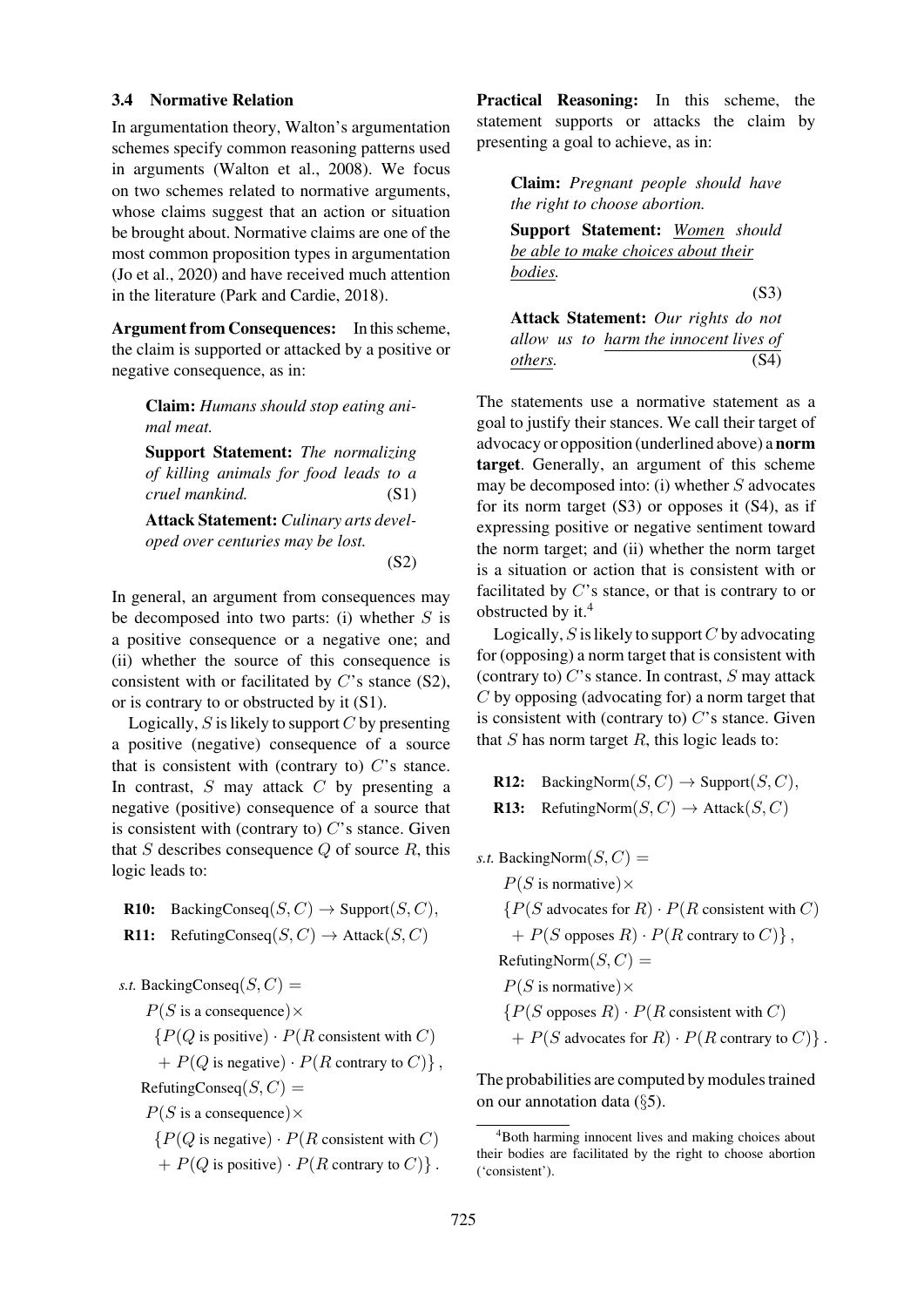#### 3.5 Relation Chain

A chain of argumentative relations across arguments may provide information about the plausible relation within each argument. Given three statements  $S$ ,  $I$ , and  $C$ , we have four chain rules:

R14: Support(S, I)∧Support(I,C)→Support(S, C), R15: Attack(S, I) ∧ Attack(I,C) → Support(S, C), R16: Support(S, I) ∧ Attack(I,C) → Attack(S, C), R17: Attack(S, I) ∧ Support(I,C) → Attack(S, C).

For each data split, we combine two neighboring arguments where the claim of one is the statement of the other, whenever possible. The logical rules R1–R13 are applied to these ''indirect'' arguments.

#### 3.6 Constraints

C and S are assumed to have the neutral relation (or the attack relation for binary classification) if they do not have strong evidence from the rules mentioned so far (Table 1 C1). In addition, the probabilities of all relations should sum to 1 (C2).

#### 4 Modules

<span id="page-5-0"></span>In this section, w[e](#page-2-1) [discus](#page-2-1)s individual modules for operationalizing the PSL rules. For each module, we fine-tune the pretrained uncased BERT-base (Devlin et al., 2019). We use the Transformers library v3.3.0 (Wolf et al., 2020) for high reproducibility and low development costs. But any other models could be used instead.

Each datas[et](#page-15-11) [used](#page-15-11) [is](#page-15-11) [rand](#page-15-11)o[mly](#page-15-11) [sp](#page-15-11)lit with a ratio of 9:1 for training and tes[t.](#page-18-2) [Cross-entropy](#page-18-2) and Adam are used for optimization. To address the imbalance of classes and datasets, the loss for each training instance is scaled by a weight inversely proportional to the number of its class and dataset.

#### 4.1 Textual Entailment

<span id="page-5-1"></span>A textual entailment module is used for rules about factual consistency and sentiment coherence (R1–R5). Given a pair of texts, it computes the probabilities of entailment, contradiction, and neutral.

Our training data include two public datasets: MNLI (Williams et al., 2018) and AntSyn (Nguyen et al., 2017) for handling antonyms and synonyms. An NLI module combined with the word-level entailment handles short phrases [better without h](#page-16-14)[ur](#page-17-8)[ting](#page-16-14) [accu](#page-17-8)r[acy](#page-17-8) [fo](#page-17-8)r sentence-level

<span id="page-5-3"></span>

|                                                  | Dataset (Classes, $N$ )                                                                                                                                                                                                                                   | Accuracy                                                                                                         |
|--------------------------------------------------|-----------------------------------------------------------------------------------------------------------------------------------------------------------------------------------------------------------------------------------------------------------|------------------------------------------------------------------------------------------------------------------|
| Entailment<br><b>Textual</b>                     | MNLI (ent/con/neu, 412,349)<br>1<br>$\overline{c}$<br>AntSyn (ent/con, $15,632$ )<br>$\overline{3}$<br>Neu50K (neu, 50,000)                                                                                                                               | $F1 = 82.3$<br>$F1 = 90.2$<br>$R = 97.5$                                                                         |
|                                                  | MicroAvg (ent/con/neu, 477,981)<br>4                                                                                                                                                                                                                      | $F1 = 84.7$                                                                                                      |
| <b>Jassification</b><br>Sentiment<br>$(R4 - R5)$ | 5<br>SemEval17 (pos/neg/neu, 20,632)<br>6<br>Dong (pos/neg/neu, $6,940$ )<br>7<br>Mitchell (pos/neg/neu, 3,288)<br>8<br>Bakliwal (pos/neg/neu, 2,624)<br>9<br>Norm (pos/neg, 632)                                                                         | $F1 = 64.5$<br>$F1 = 71.4$<br>$F1 = 62.5$<br>$F1 = 69.7$<br>$F1 = 100.0$                                         |
|                                                  | 10 MicroAvg (pos/neg/neu, 34,116)                                                                                                                                                                                                                         | $F1 = 69.2$                                                                                                      |
| Causality<br>(R6–R9)                             | 11 PDTB (cause/else, 14,224)<br>12 PDTB-R (cause/else 1,791)<br>13 BECauSE (cause/obstruct, 1,542)<br>14 BECauSE-R (else, 1,542)<br>15 CoNet (cause, 50,420)<br>16 CoNet-R (else, 50,420)<br>17 WIQA (cause/obstruct, 31,630)<br>18 WIQA-P (else, 31,630) | $F1 = 68.1$<br>$F1 = 75.7$<br>$F1 = 46.1$<br>$R = 86.5$<br>$R = 88.6$<br>$R = 91.7$<br>$F1 = 88.2$<br>$R = 90.2$ |
|                                                  | 19 MicroAvg (cause/obstr/else, 183,119) F1=87.7                                                                                                                                                                                                           |                                                                                                                  |
| Normative<br>Relation                            | 20 JustType (conseq/norm, 1,580)<br>21 ConseqSenti (pos/neg, 824)<br>22 NormType (adv/opp, 758)<br>$\geq$ 23 RC-Rel (consist/contra/else, 1,924)                                                                                                          | $F1 = 90.2$<br>$F1 = 71.8$<br>$F1 = 91.1$<br>$F1 = 70.1$                                                         |

Table 2: F1-scores and recall of modules.

entailment. Since AntSyn does not have the neutral class, we add 50K neutral word pairs by randomly pairing two words among the 20K most frequent words in MNLI; without them, a trained model can hardly predict the neutral relation between words. The accuracy for each dataset is in Table 2 rows 1–4.

#### 4.2 Target-Based Sentiment Classific[ation](#page-5-3)

<span id="page-5-2"></span>A sentiment classifier is for rules about sentiment coherence (R4–R5). Given a pair of texts  $T_1$  and  $T_2$ , it computes the probability of whether  $T_1$  has positive, negative, or neutral sentiment toward  $T_2$ .

Our training data include five datasets for target-based sentiment classification: SemEval17 (Rosenthal et al., 2017), entities (Dong et al., 2014), open domain (Mitchell et al., 2013), Irish politics (Bakliwal et al., 2013), and our anno[tations of positiv](#page-17-9)e[/negat](#page-17-9)ive norms [toward norm](#page-15-12) [targe](#page-15-12)ts (§5.1). These [annotations highly im](#page-16-15)prove classific[ation of sentiments ex](#page-14-6)pressed through advocacy and opposition in normative statements. Pretraining on general sentiment resources– subjectiv[ity](#page-7-0) [l](#page-7-0)exicon (Wilson et al., 2005) and sentiment140 (Go et al., 2009)–also helps (Table 2 rows 5–10).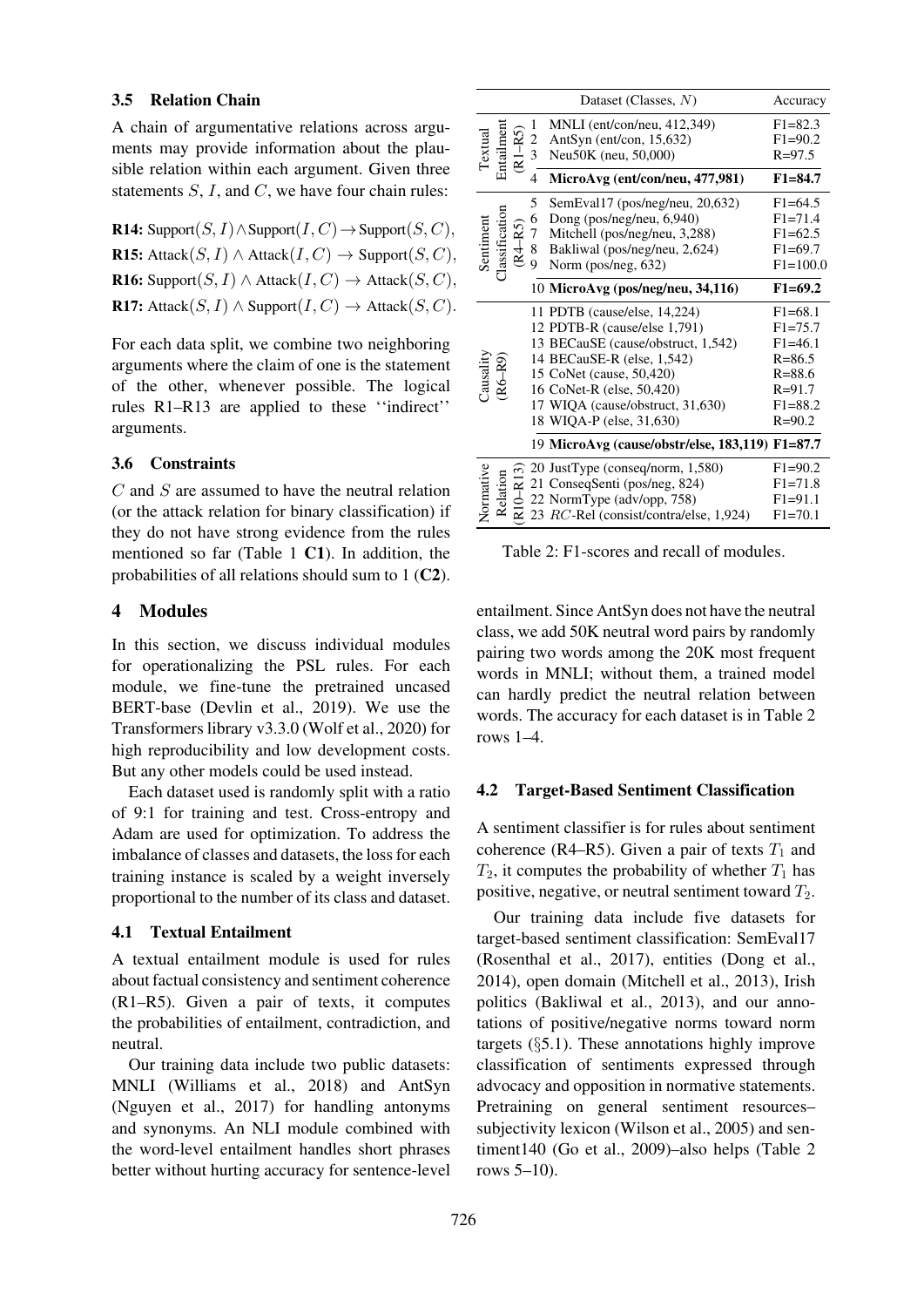<span id="page-6-2"></span>

| Corpus                                   | Corpus-Specific Labels                                                                                                                                                          | Our Label $(N)$                                                                  |
|------------------------------------------|---------------------------------------------------------------------------------------------------------------------------------------------------------------------------------|----------------------------------------------------------------------------------|
| <b>PDTB</b><br>PDTB-R <sup>†</sup>       | Temporal.Asynchronous<br>Temporal.Synchrnonous<br>Comparison, Expansion<br>Temporal.Asynchronous<br>Temporal.Synchronous                                                        | Cause (1,255)<br>Cause $(536)$<br>Else (12,433)<br>Else $(536)$<br>Cause (1,255) |
| <b>BECauSE</b><br>BECauSE-R <sup>†</sup> | Promote<br>Inhibit<br>Promote, Inhibit                                                                                                                                          | Cause (1,417)<br>Obstruct (142)<br>Else $(1,613)$                                |
| WIQA<br>$WIQA-P‡$                        | RESULTS_IN<br><b>NOT_RESULTS_IN</b><br>RESULSTS_IN.<br><b>NOT_RESULTS_IN</b>                                                                                                    | Cause (12,652)<br>Obstruct (18,978)<br>Else (31,630)                             |
| ConceptNet<br>ConceptNet-R <sup>†</sup>  | Causes, CausesDesire,<br>HasFirstSubevent,<br>HasLast-Subevent,<br>HasPrerequisite<br>Causes, CausesDesire,<br>HasFirstSubevent,<br>HasLast-Subevent,<br><b>HasPrerequisite</b> | Cause (50,420)<br>Else $(50, 420)$                                               |

Table 3: Mapping between corpus-specific labels and our labels for the causality module. † The order of two input texts are reversed. <sup>‡</sup>The second input text is replaced with a random text in the corpus.

#### 4.3 Causality

A causality module is used for rules regarding causal relations (R6–R9). Given an input pair of texts  $T_1$  and  $T_2$ , it computes the probability of whether  $T_1$  causes  $T_2$ , obstructs  $T_2$ , or neither.

Our training data include four datasets about causal and temporal relations between event texts. PDTB 3.0 (Webber et al., 2006) is WSJ articles annotated with four high-level discourse relations, and we map the sub-relations of 'Temporal' to our classes.<sup>5</sup> BECauSE 2.0 (Dunietz et al., 2017) is news articl[es](#page-17-10) [annotated](#page-17-10) [wi](#page-17-10)t[h](#page-17-10) [lingu](#page-17-10)istically marked causality. WIQA (Tandon et al., 2019) is scientific event texts annotated with causality between events. [C](#page-6-1)onceptNet(Spee[r](#page-15-13) [et](#page-15-13) [al.,](#page-15-13) [2017\)](#page-15-13) [is](#page-15-13) [a](#page-15-13) [kno](#page-15-13)wledge graph between phrases, and relations about causality are map[ped](#page-17-11) [to](#page-17-11) [our](#page-17-11) [cla](#page-17-11)s[ses.](#page-17-11) [T](#page-17-11)o prevent overfitting to corpus-specific characteristics, we add adversarial dat[a](#page-17-12) [by](#page-17-12) [swapping](#page-17-12) [two](#page-17-12) input texts (PDTB-R, BECauSE-R, ConceptNet-R) or pairing random texts (WIQA-P). The mapping between corpus-specific labels and ours is in Table 3, and the module accuracy in Table 2 rows 11–19.

#### 4.4 Normative Relation

All the modules here are trained on our annotations of normative argumentation schemes (§5).

<span id="page-6-3"></span> $P(S \text{ is a consequence / norm})$  (R10–R13): Given a statement, one module computes the probability that it is a consequence, a[nd](#page-6-0) another module the probability of a norm. Both modules are trained on all claims and statements in our annotations, where all claims are naturally norms, and each statement is annotated as either norm or consequence (Table 2 row 20).

 $P(Q)$  is positive / negative) (R10–R11): Given a statement assumed to be a consequence, this module comp[utes the](#page-5-3) probability of whether it is positive or negative. It is trained on all statements annotated as consequence (Table 2 row 21).

 $P(S \text{ advances } I \text{ opposes})$  (R12–R13): Given a statement assumed to be a norm, this module computes the probability [of wheth](#page-5-3)er it is advocacy or opposition. It is trained on all claims, plus statements annotated as norm (Table 2 row 22).

 $P(R \text{ consistent } / \text{ contrary to } C)$  (R10–R13): For a pair of  $S$  and  $C$ , the module computes the probability of whether  $R$  (the [norm ta](#page-5-3)rget or the source of consequence in  $S$ ) and  $C$ 's stance are consistent, contrary, or else. In our annotations, R and C are 'consistent' if both (1a and 3a in Figure 1) are advocacy or opposition, and 'contrary' otherwise. To avoid overpredicting the two classes, we add negative data by pairing  $C$  with a random statement in the annotations. The mod[ule is pre](#page-7-1)trained on MNLI and AntSyn (Table 2 row 23).

## 5 Annotation of Normative Argumentation Schemes

<span id="page-6-0"></span>In this section, we discuss our annotation of the argumentation schemes *argument from consequences* and *practical reasoning* (Figure 1). The resulting annotations are used to train the modules in §4.4 that compute the probability terms in R10–R13.

For each pair of normative claim [C](#page-7-1) a[nd](#page-7-1) statement S, we annotate the following information: (1a) [Wh](#page-6-3)ether C advocates for or opposes its norm target, and (1b) the norm target  $T$  (Figure 1 TASK) 1); (2a) Whether  $S$  uses a norm, consequence, or property for justification, and (2b) the justification  $J$  (Figure 1 TASK 2); (3a) Whether  $J$ ['s focu](#page-7-1)s is on

<span id="page-6-1"></span><sup>&</sup>lt;sup>5</sup>We use explicit relations only for pretraining, since they often capture linguistically marked, rather th[an true, rela](#page-6-2)tions between events. We also ex[clude the C](#page-5-3)ontingency relations as causal and non-causal relations (e.g., justification) are mixed.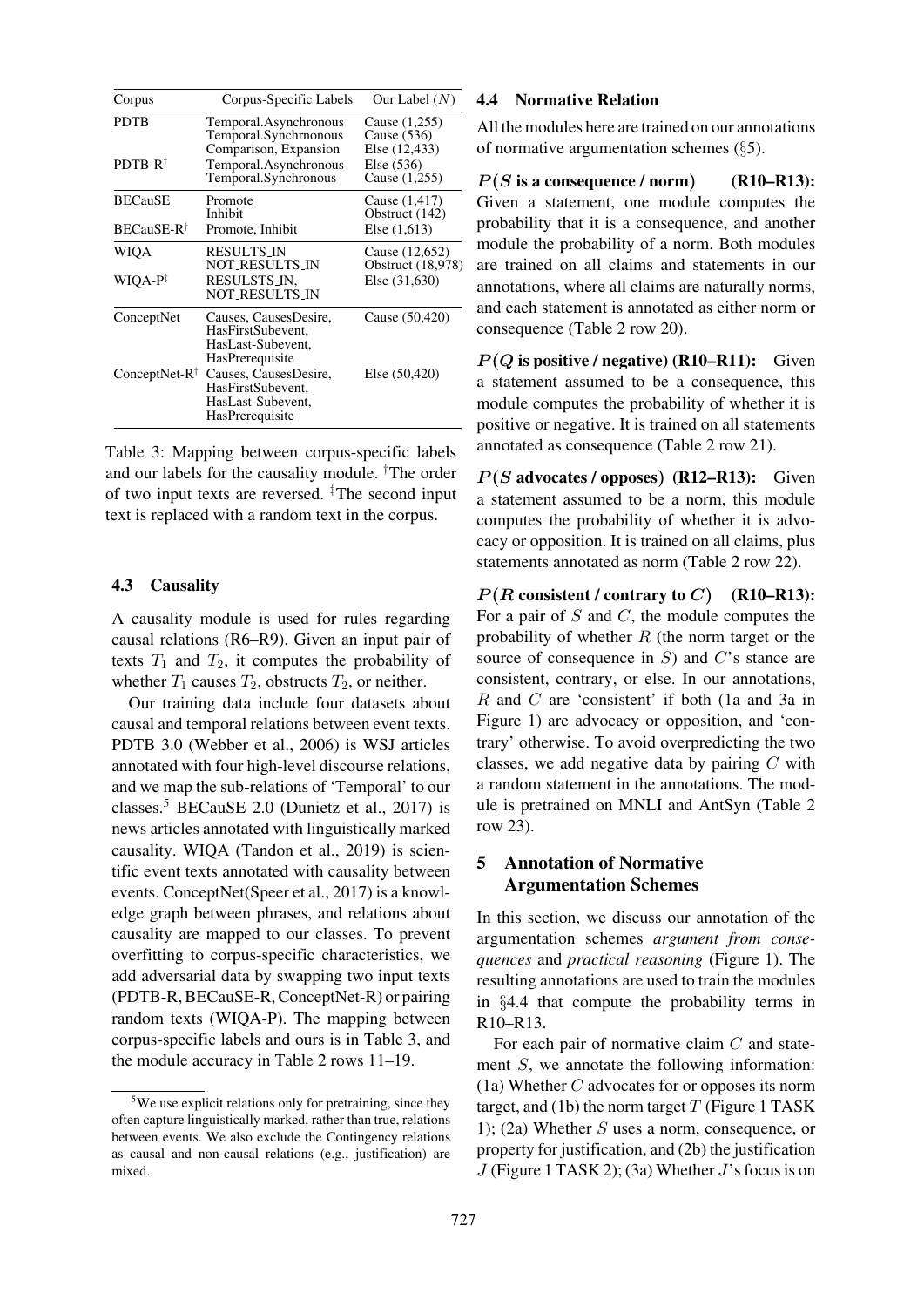<span id="page-7-1"></span>

Figure 1: Example annotations (checks and italic) of the normative argumentation schemes. It depends on the argument whether S supports or attacks C.

advocating for  $T$  or opposing  $T$ , and (3b) whether J is positive or negative (Figure 1 TASK 3). $<sup>6</sup>$ </sup>

Our annotation schema is richer than existing ones (Lawrence and Reed, 2016; Reisert et al., 2018). Due to the increased complexity, however, our annotation is split in[to three](#page-7-1) [p](#page-7-1)ipelined [ta](#page-7-2)sks. For t[his annotation, we randomly](#page-16-1) [sampled 1,000](#page-17-7) [argum](#page-17-7)ents from Kialo whose claims are normative (see §6 and Table 4 for details).

### 5.1 Task 1. Norm Type/Target of Claim

<span id="page-7-0"></span>For each  $C$ , we annotate: (1a) the norm type[—a](#page-8-0)dv[ocate,](#page-7-3) [op](#page-7-3)pose, or neither—toward its norm target; and (1b) the norm target  $T$ . Advocacy is often expressed as ''should/need T'', whereas opposition as ''should not T'', ''T should be banned''; 'neither' is noise (2.8%) to be discarded.  $T$  is annotated by rearranging words in  $C$  (Figure 1) TASK 1).

There are 671 unique claims in the annotation set. The first author of this paper wrote an initial manual and trained two under[graduate](#page-7-1) students majoring in economics, while resolving disagreements through discussion and revising the manual. In order to verify that the annotation can be conducted systematically, we measured inter-annotator agreement (IAA) on 200 held-out claims. The annotation of norm types achieved

<span id="page-7-3"></span>

|               |     |            | Kialo |                      | Debatepedia                       |  |  |              |  |  |
|---------------|-----|------------|-------|----------------------|-----------------------------------|--|--|--------------|--|--|
|               |     | Annotation | Fit   | Val                  | <b>Test</b>                       |  |  | Fit Val Test |  |  |
|               | Sup | 480        | 4.621 | 1,893                | 6,623 6,598 229 356               |  |  |              |  |  |
|               | Att | 520        | 5.383 |                      | 2,124 7,623 4,502 243 351         |  |  |              |  |  |
| Normative     | Neu |            | 9.984 | 4.000                | 14.228                            |  |  |              |  |  |
|               | Sup |            |       |                      | 4,953 10,135 21,138 3,302 243 178 |  |  |              |  |  |
|               | Att |            |       |                      | 5,043 9,848 20,197 3,278 253 152  |  |  |              |  |  |
| Non-normative | Neu |            |       | 10,016 20,000 40,947 |                                   |  |  |              |  |  |

Table 4: Numbers of arguments in datasets.

Krippendorff's  $\alpha$  of 0.81. To measure IAA for annotation of  $T$ , we first aligned words between each annotation and the claim, obtaining a binary label for each word in the claim (1 if included in the annotation). As a result, we obtained two sequences of binary labels of the same length from the two annotators and compared them, achieving an F1-score of 0.89. The high  $\alpha$  and F1-score show the validity of the annotations and annotation manual. All disagreements were resolved through discussion afterward.<sup>7</sup>

### 5.2 Task 2. Justification Type of Premise

For each pair of  $C$  and  $S$ , we annotate: (2a) the justification typ[e](#page-7-4) [o](#page-7-4)f S—norm, consequence, property, or else; and (2b) the justification J. The justification types are defined as follows:

- **Norm:** *J* states that some situation or action should be achieved (practical reasoning).
- Consequence: *J* states a potential or past outcome (argument from consequences).
- Property: J states a property that  $(dis)$ qualifies  $C$ 's stance (argument from consequence).

The difference between consequence and property is whether the focus is on extrinsic outcomes or intrinsic properties, such as feasibility, moral values, and character (e.g., ''Alex shouldn't be the team leader because he is dishonest''). We consider both as argument from consequences

<span id="page-7-2"></span><sup>6</sup>This annotation schema provides enough information for the classifiers in §4.4.  $P(S \text{ is a consequence / norm})$  is from (2a), and both  $P(Q)$  is positive / negative) and  $P(S)$  advocates / opposes) are from (3b).  $P(R \text{ consistent}/\text{contrast})$  to  $C$ ) can be obtained by combining (1a) and (3a): 'consistent' if both advocate or both [oppo](#page-6-3)se, and 'contrary' otherwise.

<span id="page-7-4"></span><sup>7</sup>These annotations are used for the sentiment classifiers in §4.2, too. For example, ''the lottery should be banned'' is taken to express negative sentiment toward the lottery. Such examples are underrepresented in sentiment datasets, resulting in inaccurate sentiment classification for normative stat[eme](#page-5-2)nts.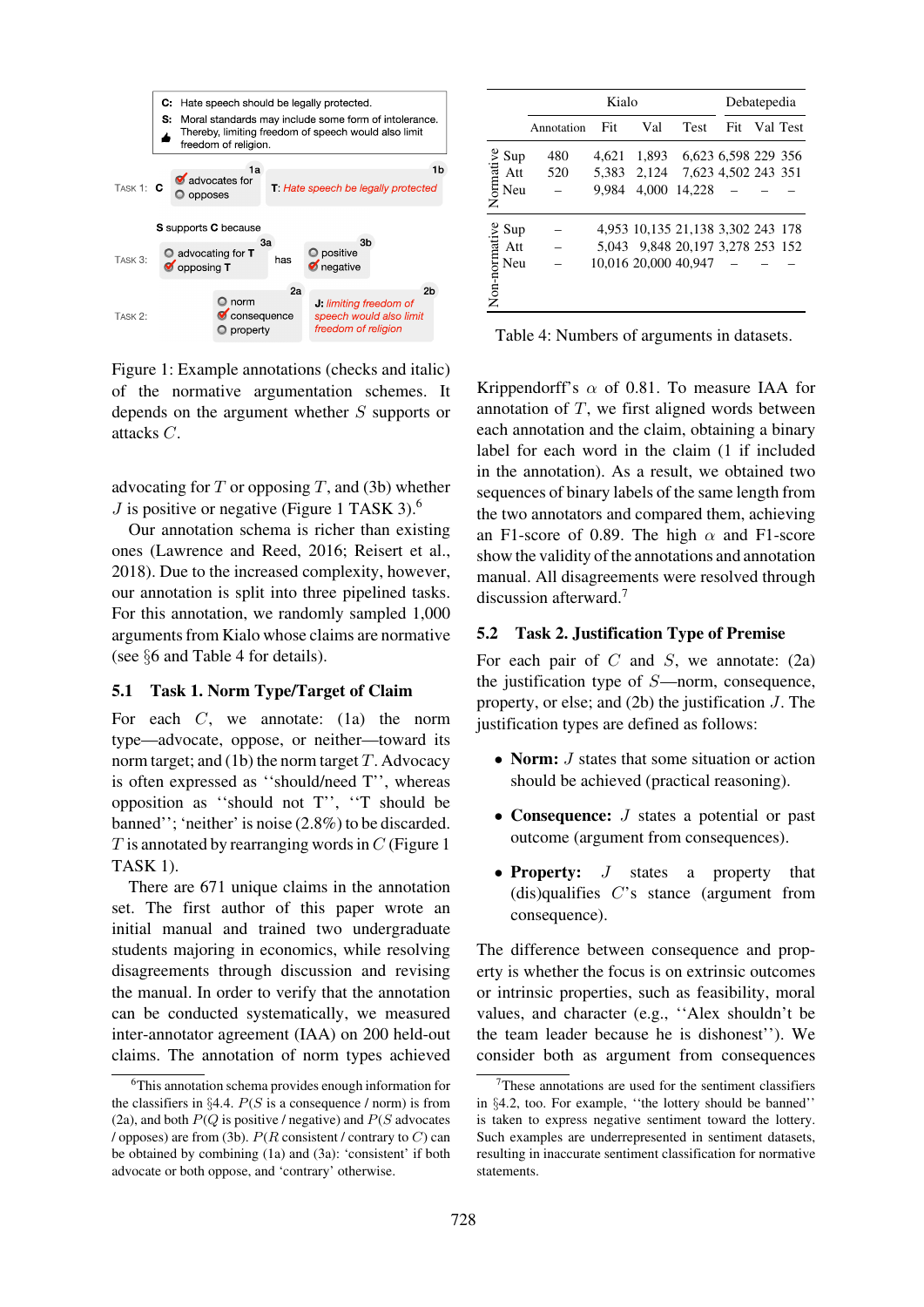because property-based justification has almost the same logic as consequence-based justification. The 'else' type is rare (3.4%) and discarded after the annotation.

The process of annotation and IAA measurement is the same as Task 1, except that IAA was measured on 100 held-out arguments due to a need for more training. For justification types, Krippendorff's  $\alpha$  is 0.53—moderate agreement. For justification *J*, the F1-score is 0.85. The relatively low IAA for justification types comes from two main sources. First, a distinction between consequence and property is fuzzy by nature, as in ''an asset tax is the most fair system of taxing citizens''. This difficulty has little impact on our system, however, as both are treated as argument from consequences.

Second, some statements contain multiple justifications of different types. If so, we asked the annotators to choose one that they judge to be most important (for training purposes). They sometimes chose different justifications, although they usually annotated the type correctly for the chosen one.

#### 5.3 Task 3. Justification Logic of Statement

<span id="page-8-1"></span>Given  $C$  with its norm target  $T$ , and  $S$  with its justification  $J$ , we annotate: (3a) whether the consequence, property, or norm target of  $J$  is regarding advocating for  $T$  or opposing  $T$ ; and (3b) whether  $J$  is positive or negative.  $J$  is positive (negative) if it's a positive (negative) consequence/property or expresses advocacy (opposition).

This task was easy, so only one annotator worked with the first author. Their agreement measured on 400 heldout arguments is Krippendorff's  $\alpha$  of 0.82 for positive/negative and 0.78 for advocate/oppose.

### 5.4 Analysis of Annotations

We obtained 962 annotated arguments with claims of advocacy (70%) and opposition (30%), and statements of consequence (54%), property (32%), and norm (14%). Supporting statements are more likely to use a positive justification (62%), while attacking statements a negative one (68%), with significant correlations ( $\chi^2 = 87, p < .00001$ ). But 32–38% of the time, they use the opposite sentiment, indicating that sentiment alone cannot determine argumentative relations.

## 6 Data

## <span id="page-8-0"></span>6.1 Kialo

Our first dataset is from kialo.com, a collaborative argumentation platform covering contentious topics. Users contribute to the discussion of a topic by creating a statement that either supports or attacks an existing statement, resulting in an argumentation tree for each topic. We define an argument as a pair of parent and child statements, where the parent is the claim and the child is the support or attack statement. Each argument is labeled with support or attack by users and is usually self-contained, not relying on external context, anaphora resolution, or discourse markers.

We scraped arguments for 1,417 topics and split into two subsets. Normative arguments have normative claims suggesting that a situation or action be brought about, while non-normative arguments have non-normative claims. This distinction helps us understand the two types of arguments better. We separated normative and non-normative claims using a BERT classifier trained on Jo et al.'s (2020) dataset of different types of statements (AUC=98.8%), as binary classification of normative statement or not. A claim is conside[red norm](#page-16-12)ati[ve \(no](#page-16-12)n-normative) if the predicted probability is higher than 0.97 (lower than 0.4); claims with probability scores between these thresholds (total 10%) are discarded to reduce noise.

In practice, an argument mining system may also need to identify statements that seem related but do not form any argument. Hence, we add the same number of ''neutral arguments'' by pairing random statements within the same topic. To avoid paired statements forming a reasonable argument accidentally, we constrain that they be at least 9 statements apart in the argumentation tree, making them unlikely to have any support or attack relation but still topically related to each other.

Among the resulting arguments, 10K are reserved for fitting; 20% or 30% of the rest (depending on the data size) are used for validation and the others for test (Table 4). We increase the validity of the test set by manually discarding non-neutral arguments from the neutral set. We also manually inspect the normativity of claims, and if they occur in the fit[ting](#page-7-3) [or](#page-7-3) [v](#page-7-3)alidation sets too, the corresponding arguments are assigned to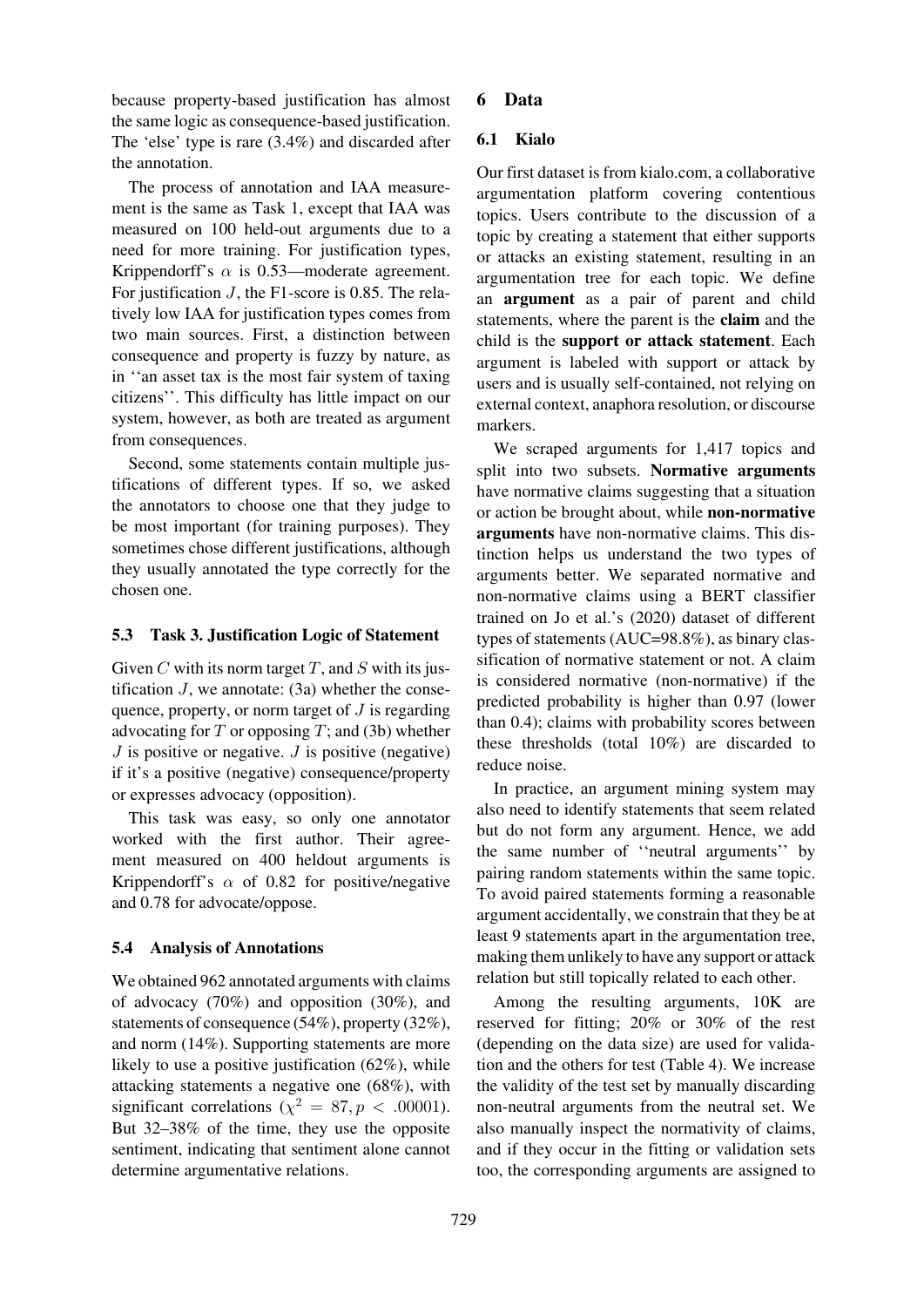the correct sets according to the manual judgments. For normative arguments, we set aside 1,000 arguments for annotating the argumentation schemes (§5).

The data cover the domains economy (13%), family  $(11\%)$ , gender  $(10\%)$ , crime  $(10\%)$ , rights (10%), Go[d](#page-6-0) (10%), culture (10%), entertainment (7%), and law (7%), as computed by LDA. The average number of words per argument is 49 (45) for normative (non-normative) arguments.

## 6.2 Debatepedia

The second dataset is Debatepedia arguments (Hou and Jochim, 2017). A total of 508 topics are paired with 15K pro and con responses, and we treat each pair as an argument and each topic and [response as](#page-16-4) claim [and](#page-16-4) statement, respectively.

One important issue is that most topics are in question form, either asking if you agree with a stance ("yes" is pro and "no" is con) or asking to choose between two options (the first is pro and the second is con). Since our logical mechanisms do not handle such questions naturally, we convert them to declarative claims as follows. The first type of questions are converted to a claim that proposes the stance (e.g., ''Should Marijuana be legalized?'' to ''Marijuana should be legalized''), and the second type of questions to a claim that prefers the first option (e.g., ''Mission to the Moon or Mars?'' to ''Mission to the Moon is preferred to Mars''). The first author and an annotator converted all topics independently and then resolved differences.

We split the arguments into normative and non-normative sets as we do for Kialo, manually verifying all claims. There is no neutral relation. We use the original train, validation, and test splits (Table 4). Debatepedia claims are shorter and less diverse than Kialo claims. They focus mostly on valuation, while Kialo includes mostly factual [claims.](#page-7-3)

## 7 Experiment 1. Probabilistic Soft Logic

<span id="page-9-0"></span>The goal here is to see how well the logical mechanisms alone can explain argumentative relations.

#### 7.1 PSL Settings

We use the PSL toolkit  $v2.2.1$ .<sup>8</sup> The initial weights of the logical rules R1–R13 are set to 1. The importance of the chain rules R14–R17 may be different, so we explore  $\{1, 0.5, 0.1\}$ . The weight of C1 serves as a threshold for the [de](#page-9-1)fault relation (i.e., neutral for Kialo and attack for Debatepedia), and we explore  $\{0.2, 0.3\}$ ; initial weights beyond this range either ignore or overpredict the default relation. C2 is a hard constraint. The optimal weights are selected by the objective value on the validation set (this does not use true relation labels).

#### 7.2 Baselines

We consider three baselines. Random assigns a relation to each argument randomly. Sentiment assigns a relation based on the claim and statement's agreement on sentiment: support if both are positive or negative, attack if they have opposite sentiments, and neutral otherwise. We compute a sentiment distribution by averaging all target-specific sentiments from our sentiment classifier  $(\S 4.2)$ . Textual entailment assigns support (attack) if the statement entails (contradicts) the claim, and neutral otherwise (Cabrio and Villata 2012). We use our textual entailment module (§[4.1\)](#page-5-2). For Debatepedia, we choose between support and attack whic[hever has a](#page-15-14) [higher](#page-15-14) [probab](#page-15-3)ility.

### 7.3 Resu[lts](#page-5-1)

Tables 5a and 5b summarize the accuracy of all models for Kialo and Debatepedia, respectively. Among the baselines, sentiment (row 2) generally outperforms textual entailment (row 3), both sig[nificantly](#page-10-0) bett[er](#page-10-0) [th](#page-10-0)an random (row 1). Sentiment tends to predict the support and attack relations aggressively, missing many neutral arguments, whereas textual entailment is conservative and misses many support and attack arguments. PSL with all logical rules R1–R13 (row 4) significantly outperforms all the baselines with high margins, and its F1-scores are more balanced across the relations.

To examine the contribution of each logical mechanism, we conducted ablation tests (rows 5–8). The most contributing mechanism is clearly normative relation across all settings, without which F1-scores drop by 2.6–4.8 points (row 8).

<span id="page-9-1"></span><sup>8</sup>https://psl.linqs.org/wiki/2.2.1/.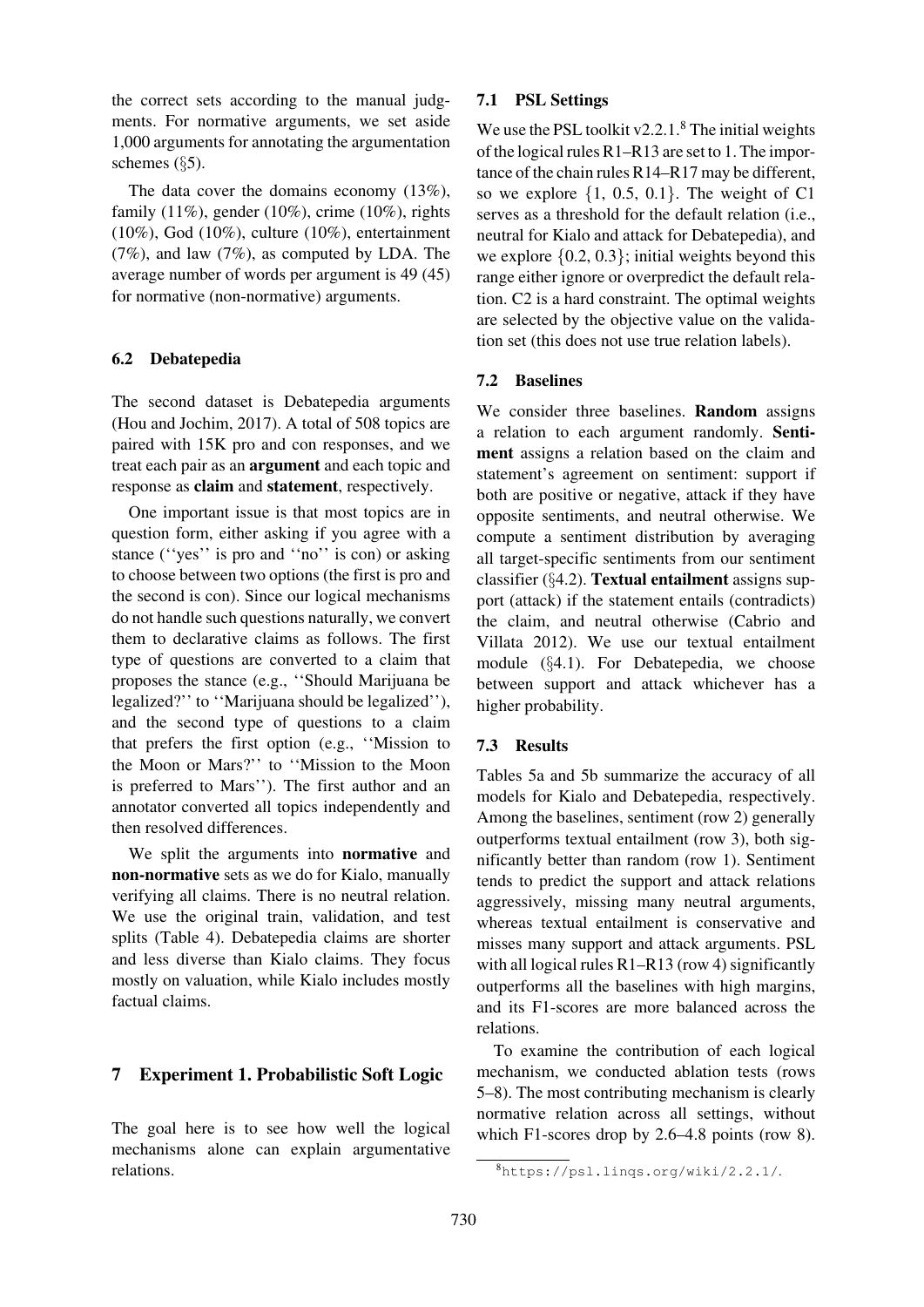<span id="page-10-0"></span>

|                                                                                                                                                                                                                                       |      | Normative Arguments |      |                                                                                                                                                                                                                         |      |                       |  |      | Non-normative Arguments |       |                                                                                                                                                                                                                 |                       |      |
|---------------------------------------------------------------------------------------------------------------------------------------------------------------------------------------------------------------------------------------|------|---------------------|------|-------------------------------------------------------------------------------------------------------------------------------------------------------------------------------------------------------------------------|------|-----------------------|--|------|-------------------------|-------|-----------------------------------------------------------------------------------------------------------------------------------------------------------------------------------------------------------------|-----------------------|------|
|                                                                                                                                                                                                                                       |      | ACC AUC             | F1   | $F1_{\text{sup}}$                                                                                                                                                                                                       |      | $F1_{att}$ $F1_{neu}$ |  |      | ACC AUC                 | - F1  | $F1_{\text{sup}}$                                                                                                                                                                                               | $F1_{att}$ $F1_{neu}$ |      |
| 1 Random                                                                                                                                                                                                                              | 33.5 | 50.2                | 32.6 | 27.8                                                                                                                                                                                                                    | 30.1 | 39.9                  |  | 33.4 | 49.9                    | 32.5  | 28.7                                                                                                                                                                                                            | 28.8                  | 40.0 |
| 2 Sentiment                                                                                                                                                                                                                           | 40.8 | 64.1                | 40.7 | 40.6                                                                                                                                                                                                                    | 39.1 | 42.4                  |  | 43.7 | 61.1                    | 42.2. | 40.0                                                                                                                                                                                                            | 35.2                  | 51.5 |
| 3 Text Entail                                                                                                                                                                                                                         | 51.8 | 61.8                | 36.7 | 12.8                                                                                                                                                                                                                    | 30.4 | 67.0                  |  | 52.1 | 62.8                    | 38.6  | 18.4                                                                                                                                                                                                            | 31.0                  | 66.4 |
| 4 PSL (R1-R13)                                                                                                                                                                                                                        |      |                     |      | $54.0^{\ddagger}$ $73.8^{\ddagger}$ $52.1^{\ddagger}$ $47.0^{\ddagger}$ $43.6^{\ddagger}$ $65.7^{\ddagger}$                                                                                                             |      |                       |  |      |                         |       | $57.0^{\ddagger}$ $76.0^{\ddagger}$ $54.0^{\ddagger}$ $50.1^{\ddagger}$ $42.6^{\ddagger}$ 69.3 <sup><math>\ddagger</math></sup>                                                                                 |                       |      |
| $5 \setminus$ Fact                                                                                                                                                                                                                    |      |                     |      | $55.1^{\ddagger}$ 74.3 <sup><math>\ddagger</math></sup> 52.4 <sup><math>\ddagger</math></sup> 47.1 <sup><math>\ddagger</math></sup> 41.6 <sup><math>\ddagger</math></sup> 68.4 <sup><math>\ddagger</math></sup>         |      |                       |  |      |                         |       | $58.6^{\ddagger}$ 77.1 <sup><math>\ddagger</math></sup> 55.1 <sup><math>\ddagger</math></sup> 50.5 <sup><math>\ddagger</math></sup> 42.2 <sup><math>\ddagger</math></sup> 72.7 <sup><math>\ddagger</math></sup> |                       |      |
| $6 \setminus$ Sentiment                                                                                                                                                                                                               |      |                     |      | 62.1 <sup><math>\sharp</math></sup> 77.6 <sup><math>\sharp</math></sup> 57.5 <sup><math>\sharp</math></sup> 49.1 <sup><math>\sharp</math></sup> 45.8 <sup><math>\sharp</math></sup> 77.7 <sup><math>\sharp</math></sup> |      |                       |  |      |                         |       | $61.3^{\ddagger}$ 77.8 <sup><math>\ddagger</math></sup> 56.7 <sup><math>\ddagger</math></sup> 50.3 <sup><math>\ddagger</math></sup> 44.1 <sup><math>\ddagger</math></sup> 75.7 <sup><math>\ddagger</math></sup> |                       |      |
| $7 \setminus$ Causal                                                                                                                                                                                                                  |      |                     |      | $54.4^{\ddagger}$ $73.1^{\ddagger}$ $52.3^{\ddagger}$ $45.4^{\ddagger}$ $45.4^{\ddagger}$ 66.0 <sup><math>\ddagger</math></sup>                                                                                         |      |                       |  |      |                         |       | $57.6^{\ddagger}$ $76.1^{\ddagger}$ $54.3^{\ddagger}$ $48.7^{\ddagger}$ $43.4^{\ddagger}$ $70.7^{\ddagger}$                                                                                                     |                       |      |
| 8 \ Normative                                                                                                                                                                                                                         |      |                     |      | $51.8^{\ddagger}$ 68.6 <sup><math>\ddagger</math></sup> 49.4 <sup><math>\ddagger</math></sup> 44.3 <sup><math>\ddagger</math></sup> 40.4 <sup><math>\ddagger</math></sup> 63.4 <sup><math>\ddagger</math></sup>         |      |                       |  |      |                         |       | $54.7^{\ddagger}$ 70.3 <sup><math>\ddagger</math></sup> 51.4 <sup><math>\ddagger</math></sup> 47.0 <sup><math>\ddagger</math></sup> 40.3 <sup><math>\ddagger</math></sup> 66.8 <sup><math>\ddagger</math></sup> |                       |      |
| 9 \ Sentiment + Chain $61.9^{\ddagger}$ 77.7 <sup><math>\ddagger</math></sup> 57.7 <sup><math>\ddagger</math></sup> 49.3 <sup><math>\ddagger</math></sup> 46.2 <sup><math>\ddagger</math></sup> 77.6 <sup><math>\ddagger</math></sup> |      |                     |      |                                                                                                                                                                                                                         |      |                       |  |      |                         |       | $61.5^{\ddagger}$ 78.0 <sup><math>\ddagger</math></sup> 57.2 <sup><math>\ddagger</math></sup> 50.8 <sup><math>\ddagger</math></sup> 44.7 <sup><math>\ddagger</math></sup> 76.1 <sup><math>\ddagger</math></sup> |                       |      |

(a) Kialo

|                         |         | Normative Arguments |                                  |                   | Non-normative Arguments |      |         |      |                   |                |  |
|-------------------------|---------|---------------------|----------------------------------|-------------------|-------------------------|------|---------|------|-------------------|----------------|--|
|                         |         | ACC AUC             | F1                               | $F1_{\text{sup}}$ | $F1_{att}$              |      | ACC AUC | F1   | $F1_{\text{sup}}$ | $F1_{\rm att}$ |  |
| 1 Random                | 47.7    | 49.4                | 50.2                             | 49.0              | 51.4                    | 53.0 | 54.6    | 52.4 | 53.7              | 51.1           |  |
| 2 Sentiment             | 59.3    | 63.9                | 59.2                             | 61.0              | 57.4                    | 69.1 | 73.4    | 68.5 | 72.7              | 64.3           |  |
| 3 Text Entail           | 52.2    | 55.8                | 49.4                             | 37.6              | 61.2                    | 70.6 | 74.2    | 70.5 | 69.0              | 72.0           |  |
| 4 PSL (R1-R13)          | $63.9*$ |                     | $68.3^{\star}$ 63.9 <sup>*</sup> |                   | 63.8 $64.0^{\dagger}$   | 73.0 | 76.1    | 73.0 | 74.2              | 71.7           |  |
| ∖ Fact                  | $63.4*$ | 67.1                | $63.4*$                          | 64.0              | $62.7*$                 | 71.8 | 75.6    | 71.7 | 73.2              | 70.3           |  |
| $6 \setminus$ Sentiment | $63.1*$ | 67.2                | $63.1*$                          | 62.7              | $63.5*$                 | 70.9 | 74.0    | 70.9 | 71.6              | 70.2           |  |
| Causal                  | $62.4*$ | 66.3                | $62.1*$                          |                   | 58.6 65.5*              | 74.5 | 78.7    |      | 74.5 75.4         | 73.6           |  |
| Normative<br>8          | 61.0    | 64.7                | 61.0                             | 60.3              | $61.6*$                 | 68.2 | 72.4    | 68.2 | 68.3              | 68.1           |  |

(b) Debatepedia

Table 5: PSL accuracy.  $p < \{0.05^*, 0.01^{\dagger}, 0.001^{\dagger}\}\$  with paired bootstrap compared to the best baseline.

This indicates that our operationalization of *argument from consequences* and *practical reasoning* can effectively explain a prevailing mechanism of argumentative relations.

Quite surprisingly, normative relation is highly informative for non-normative arguments as well for both datasets. To understand how this mechanism works for non-normative arguments, we analyzed arguments for which it predicted the correct relations with high probabilities. It turns out that even for non-normative claims, the module often interprets negative sentiment toward a target as an opposition to the target. For the following example,

## Claim: *Schooling halts individual development.*

Attack Statement: *Schooling, if done right, can lead to the development of personal rigor ...*

the module implicitly judges the ''schooling'' in the claim to be opposed and thus judges the ''schooling'' in the statement (the source of consequence) to be contrary to the claim's stance while having positive sentiment (i.e., R11 applies). This behavior is reasonable, considering how advocacy and opposition are naturally mapped to positive and negative norms in our annotation schema  $($ §5.3).

The utility of normative relation for nonnormative arguments is pronounced for Debatepedia. Excluding this mechanism leads to a si[gnif](#page-8-1)icant drop of F1-scores by 4.8 points (Table 5b row 8). One possible reason is that most claims in the non-normative set of Debatepedia are valuation; that is, they focus on whether something is good or bad, or preferences between [options.](#page-10-0) [A](#page-10-0)s discussed above, valuation can be handled by this mechanism naturally. And in such arguments, causal relation may provide only little and noisy signal (row 7).

Sentiment coherence is the second most contributing mechanism. For Kialo, including it in the presence of normative relation is rather disruptive (Table 5a row 6). This may be because the two mechanisms capture similar (rather than complementary) information, but sentiment coherence provides inaccurate information conflicting with [that](#page-10-0) [captur](#page-10-0)ed by normative relation. Without normative relation, however, sentiment coherence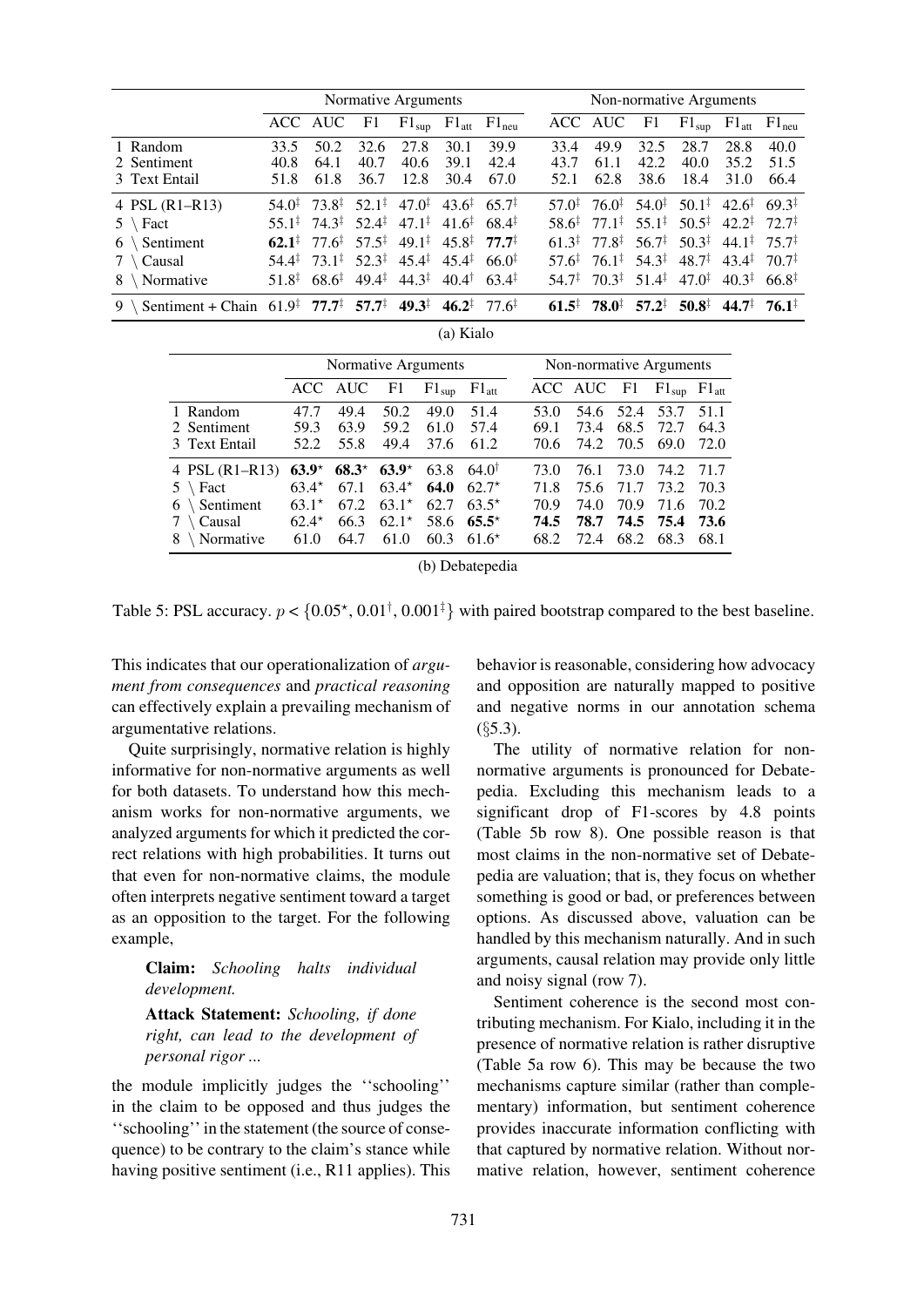contributes substantially more than factual consistency and causal relation by 4.4–5.9 F1-score points (not in the table). For Debatepedia, the contribution of sentiment coherence is clear even in the presence of normative relation (Table 5b row 6).

Factual consistency and causal relation have high precision and low recall for the support and attack relations. This explains why th[eir](#page-10-0) [contri](#page-10-0)bution is rather small overall and even obscure for Kialo in the presence of normative relation (Table 5a rows 5 and 7). However, without normative relation they contribute 0.7–1.1 F1-score points for Kialo (not in the table). For Debatepedia, factual consistency contributes 0.5–1.3 points [\(Table](#page-10-0) [5b](#page-10-0) row 5), and causal relation 1.8 points to normative arguments (row 7). Their contributions show different patterns in a supervised setting, however, as discussed in the next section.

[To](#page-10-0) [appl](#page-10-0)y the chain rules (R14–R17) for Kialo, we built 16,328 and 58,851 indirect arguments for the normative and non-normative sets, respectively. Applying them further improves the best performing PSL model (Table 5a row 12). It suggests that there is a relational structure among arguments, and structured prediction can reduce noise in independent pre[dictions fo](#page-10-0)r individual arguments.

There is a notable difference in the performance of models between the three-class setting (Kialo) and the binary setting (Debate). The binary setting makes the problem easier for the baselines, reducing the performance gap with the logical mechanisms. When three relations are considered, the sentiment baseline and the textual entailment baseline suffer from low recall for the neutral and support/attack relations, respectively. But if an argument is guaranteed to belong to either support or attack, these weaknesses seem to disappear.

## 7.4 Error Analysis

We conduct an error analysis on Kialo. For the mechanism of normative relation, we examine misclassifications in normative arguments by focusing on the 50 support arguments and 50 attack arguments with the highest probabilities of the opposite relation. Errors are grouped into four types:  $R-C$  consistency/contrary (60%), consequence sentiment (16%), ground-truth relation (8%), and else (16%). The first type is mainly due to the model failing to capture antonymy relations, such as *collective presidency* ↔ *unitary presidency* and *marketplace of ideas* ↔ *deliver the best ideas*. Integrating advanced knowledge may rectify this issue. The second type of error often arises when a statement has both positive and negative words, as in ''student unions could *prevent* professors from *intentionally failing students* due to personal factors''.

For the other mechanisms, we examine nonnormative arguments that each mechanism judged to have strong signal for a false relation. To that end, for each predicate in R1–R9, we choose the top 20 arguments that have the highest probabilities but were misclassified. Many errors were simply due to the misclassification of the classification modules, which may be rectified by improving the modules' accuracy. But we also found some blind spots of each predicate. For instance, FactEntail often fails to handle concession and scoping.

Claim: *Fourth wave feminists espouse belief in equality.*

Attack Statement: *It is belief in equality of outcome not opportunity that fourth wave feminists are espousing with quotas and beneficial bias.*

For SentiConsist, a statement can have the same ground of value as the claim without supporting it:

Claim: *The education of women is an important objective to improve the overall quality of living.*

Attack Statement: *Education of both men and women will have greater effects than that of women alone. Both must play a role in improving the quality of life of all of society's members.*

The statement attacks the claim while expressing the same sentiment toward the same target (underlined).

## 8 Experiment 2. Representation Learning

<span id="page-11-0"></span>Supervised models are good at capturing various associations between argumentative relations and data statistics. Here, we examine if our logical mechanisms can further inform them. We describe a simple but effective representation learning method, followed by baselines and experiment results.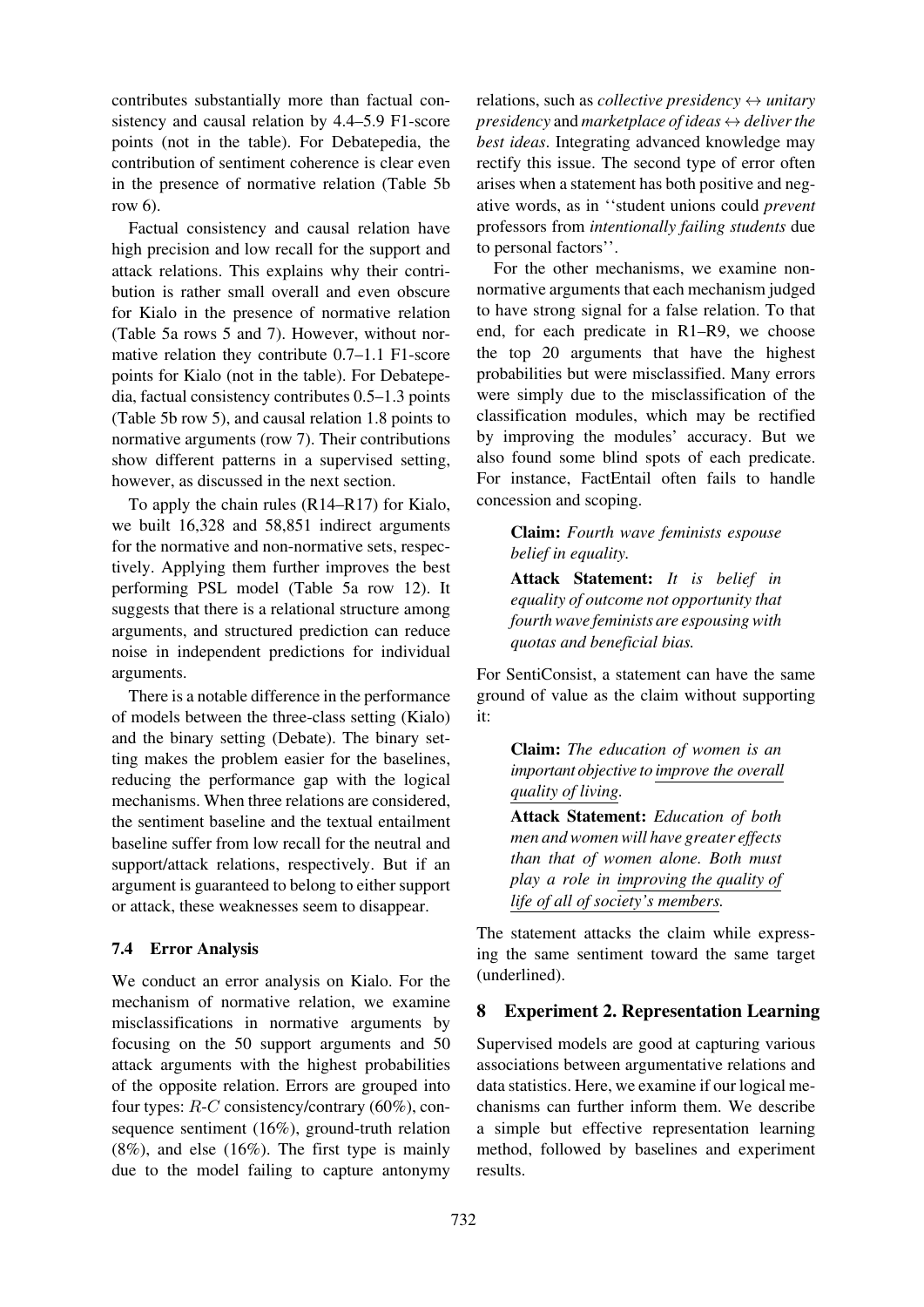#### 8.1 Method

Our logical mechanisms are based on textual entailment, sentiment classification, causality classification, and four classification tasks for normative relation  $(\S4)$ . We call them **logic tasks**. We combine all minibatches across the logic tasks using the same datasets from §4 except the heuristically made negative datasets. Given uncased BERT-base, we add [a](#page-5-0) single classification layer for each logic task and train the model on the minibatches for five epochs [i](#page-5-0)n random order. After that, we fine-tune it on our fitting data (Table 4), where the input is the concatenation of statement and claim. Training stops if AUC does not increase for 5 epochs on the validation data. [We call o](#page-7-3)ur model LogBERT.

#### 8.2 Baselines

The first goal of this experiment is to see if the logical mechanisms improve the predictive power of a model trained without concerning them. Thus, our first baseline is BERT fine-tuned on the main task only. This method recently yielded the (near) best accuracy in argumentative relation classification (Durmus et al., 2019; Reimers et al., 2019).

In order to see the effectiveness of the representation learning method, the next two baselines [incorporate logical m](#page-15-7)[echanisms in d](#page-17-13)i[fferen](#page-17-13)t ways. BERT+LX uses latent cross (Beutel et al., 2018) to directly incorporate predicate values in R1–R13 as features; we use an MLP to encode the predicate values, exploring (i) one hidden layer with  $D=768$ and (ii) no hidden layers. BE[RT+LX](#page-14-7) [consistently](#page-14-7) outperforms a simple MLP without latent cross. BERT+MT uses multitask learning to train the main and logic tasks simultaneously.

Lastly, we test two recent models from stance detection and dis/agreement classification. TGA Net (Allaway and McKeown, 2020) takes a statement-topic pair and predicts the statement's stance. It encodes the input using BERT and weighs topic tokens based on similarity to other topic[s.](#page-14-1) [In](#page-14-1) [our](#page-14-1) [task,](#page-14-1) [claims](#page-14-1) [ser](#page-14-1)v[e](#page-14-1) [as](#page-14-1) ''topics''. We use the published implementation, exploring  $\{50, 100, 150, 200\}$  for the number of clusters and increasing the max input size to the BERT input size. Hybrid Net (Chen et al., 2018) takes a quote-response pair and predicts whether the response agrees or disagrees with the quote. It encodes the input using BiLSTM and uses selfand cross-attention bet[ween](#page-15-1) [tokens.](#page-15-1) [In](#page-15-1) [ou](#page-15-1)r task,

claims and statements serve as ''quotes'' and ''responses'', respectively.

### 8.3 Results

Tables 6a (Kialo) and 6b (Debatepedia) summarize the accuracy of each model averaged over 5 runs with random initialization. For non-normative arguments, the causality task is [excluded](#page-13-0) [f](#page-13-0)rom all model[s](#page-13-0) [as](#page-13-0) it consistently hurts them for both datasets.

Regarding the baselines, TGA Net (row 1) and Hybrid Net (row 2) underperform BERT (row 3). TGA Net, in the original paper, handles topics that are usually short noun phrases. It weighs input topic tokens based on other similar topics, but this method seems not as effective when topics are replaced with longer and more natural claims. Hybrid Net encodes input text using BiLSTM, whose performance is generally inferior to BERT.

BERT trained only on the main task is competitive (row 3). BERT+LX (row 4), which incorporates predicate values directly as features, is comparable to or slightly underperforms BERT in most cases. We speculate that predicate values are not always accurate, so using their values directly can be noisy. LogBERT (row 6) consistently outperforms all models except for non-normative arguments in Debatepedia (but it still outperforms BERT). While both BERT+MT and LogBERT are trained on the same logic tasks, BERT+MT (row 5) performs consistently worse than LogBERT. The reason is likely that logic tasks have much larger training data than the main task, so the model is not optimized enough for the main task. On the other hand, LogBERT is optimized solely for the main task after learning useful representations from the logic tasks, which seem to lay a good foundation for the main task.

We examined the contribution of each logic task using ablation tests (not shown in the tables). Textual entailment has the strongest contribution across settings, followed by sentiment classification. This contrasts the relatively small contribution of factual consistency in Experiment 1. Moreover, the tasks of normative relation have the smallest contribution for normative arguments and the causality task for non-normative arguments in both datasets. Three of the normative relation tasks take only a statement as input, which is inconsistent with the main task. This inconsistency might cause these tasks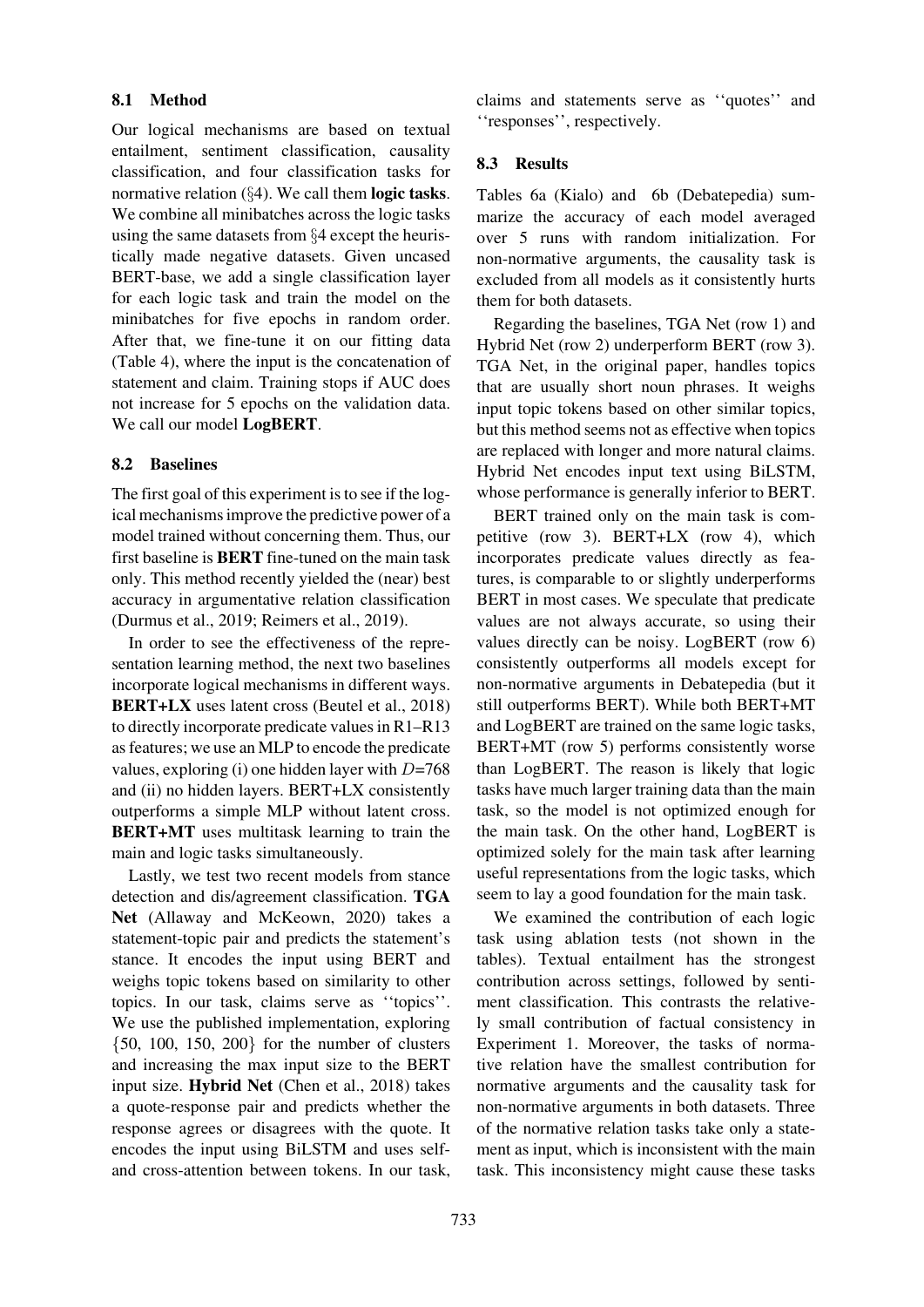<span id="page-13-0"></span>

|   |              | Normative Arguments |                   |                   |                   |                  |                   |  | Non-normative Arguments |                   |                   |                   |                      |                   |  |
|---|--------------|---------------------|-------------------|-------------------|-------------------|------------------|-------------------|--|-------------------------|-------------------|-------------------|-------------------|----------------------|-------------------|--|
|   |              |                     | ACC AUC           | F1                | $F1_{\text{sup}}$ | $F1_{att}$       | $F1_{\text{neu}}$ |  | ACC                     | AUC               | F1                | $F1_{\text{sup}}$ | $F1_{att}$           | $F1_{neu}$        |  |
|   | TGA Net      | 71.5                | 88.3              | 62.2              | 43.5              | 54.3             | 88.7              |  | 76.6                    | 90.8              | 69.8              | 62.9              | 53.9                 | 92.5              |  |
|   | 2 Hybrid Net | 66.8                | 78.2              | 56.2              | 42.9              | 42.4             | 83.4              |  | 71.8                    | 82.2              | 65.7              | 55.6              | 51.4                 | 90.2              |  |
|   | <b>BERT</b>  | 79.5                | 92.4              | 73.3              | 60.5              | 65.2             | 94.2              |  | 83.8                    | 94.6              | 79.2              | 72.3              | 68.8                 | 96.6              |  |
| 4 | BERT+LX      | 79.2                | 92.1              | 72.7              | 58.7              | $65.6*$          | 93.8              |  | 83.7                    | 94.6              | 79.2              | 70.8              | $69.9^{\frac{1}{4}}$ | $96.9^{\ddagger}$ |  |
| 5 | BERT+MT      | 79.3                | $92.6*$           | 73.4              | $63.8^{\dagger}$  | 63.6             | 92.7              |  | 83.6                    | 94.7              | 79.2              | 71.8              | $69.7^{\frac{1}{2}}$ | 96.1              |  |
|   | 6 LogBERT    | $80.0^\ddagger$     | $92.8^{\ddagger}$ | $74.3^{\ddagger}$ | $63.6^{\ddagger}$ | $66.2^{\dagger}$ | 93.2              |  | $84.3^{\ddagger}$       | $95.0^{\ddagger}$ | $80.2^{\ddagger}$ | $73.1^{\ddagger}$ | $71.4^{\circ}$       | 96.1              |  |

|    |                |          |      |         | Normative Arguments |                 | Non-normative Arguments |         |      |                   |            |  |  |
|----|----------------|----------|------|---------|---------------------|-----------------|-------------------------|---------|------|-------------------|------------|--|--|
|    |                | ACC      | AUC  | F1      | $F1_{\text{sup}}$   | $F1_{att}$      |                         | ACC AUC | F1   | $F1_{\text{sup}}$ | $F1_{att}$ |  |  |
|    | <b>TGA</b> Net | 66.1     | 75.0 | 65.4    | 69.8                | 60.9            | 66.5                    | 74.3    | 65.9 | 70.1              | 61.7       |  |  |
|    | 2 Hybrid Net   | 67.2     | 70.1 | 67.2    | 68.1                | 66.3            | 59.7                    | 62.6    | 58.8 | 64.5              | 53.2       |  |  |
| 3  | <b>BERT</b>    | 79.1     | 88.3 | 79.4    | 79.8                | 79.0            | 80.7                    | 87.6    | 80.7 | 81.4              | 79.9       |  |  |
| 4  | BERT+LX        | 78.4     | 88.1 | 78.4    | 79.2                | 77.5            | 81.6                    | 88.8    | 81.5 | 82.3              | 80.8       |  |  |
|    | BERT+MT        | 79.6     | 88.2 | 79.6    | 80.0                | 79.1            | 77.6                    | 86.3    | 77.5 | 78.9              | 76.0       |  |  |
| 6. | LogBERT        | $81.0^*$ | 88.8 | $80.7*$ | $81.1*$             | $80.4*$         | 81.2                    | 88.3    | 80.8 | 81.7              | 80.0       |  |  |
|    |                |          |      |         |                     | (b) Debatepedia |                         |         |      |                   |            |  |  |

Table 6: Accuracy of supervised models.  $p < \{0.05^*, 0.001^{\ddagger}\}\$  with paired bootstrap compared to BERT.

<span id="page-13-1"></span>

(b) Non-normative arguments.

Figure 2: Pearson correlation coefficients between argumentative relations and logic tasks from LogBERT. All but underlined values have  $p <$ 0.0001.

to have only small contributions in representation learning. The small contribution of the causality task in both Experiments 1 and 2 suggests large room for improvement in how to effectively operationalize causal relation in argumentation.

To understand how LogBERT makes a connection between the logical relations and argumentative relations, we analyze ''difficult'' arguments in Kialo that BERT misclassified but LogBERT classified correctly. If the correct decisions by LogBERT were truly informed by its logic-awareness, the decisions may have correlations with its (internal) decisions for the logic tasks as well, for example, between attack and textual contradiction. Figure 2 shows the correlation coefficients between the probabilities of argumentative relations and those of the individual classes of the logic tasks, computed simultaneously by LogBER[T \(using](#page-13-1) [th](#page-13-1)e pretrained classification layers for the logic tasks). For sentiment, the second text of an input pair is the sentiment target, so we can interpret each class roughly as the statement's sentiment toward the claim. For normative relation, we computed the probabilities of backing (R10+R12) and refuting (R11+R13).

The correlations are intuitive. The support relation is positively correlated with textual entailment, positive sentiment, 'cause' of causality, and 'backing' of normative relation, whereas the attack relation is positively correlated with textual contradiction, negative sentiment, 'obstruct' of causality, and 'refuting' of normative relation. The neutral relation is positively correlated with the neutral classes of the logic tasks. The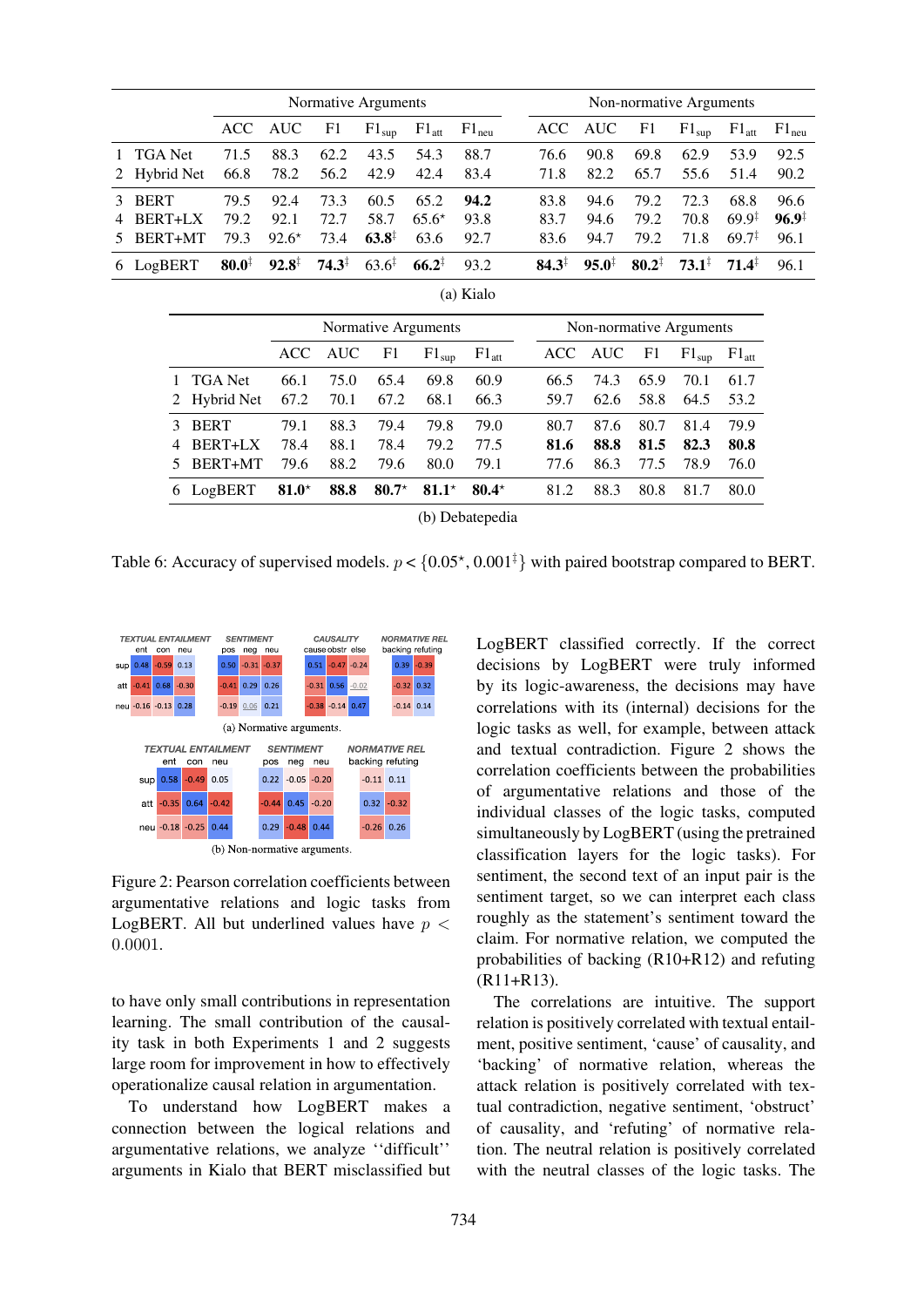only exception is the normative relation for nonnormative arguments. A possible reason is that most claims in non-normative arguments do not follow the typical form of normative claims, and that might affect how the tasks of normative relation contribute for these arguments.

LogBERT's predictive power comes from its representation of arguments that makes strong correlations between the logical relations and argumentative relations. Though LogBERT uses these correlations, it does not necessarily *derive* argumentative relations *from* the logic rules. It is still a black-box model with some insightful explainability.

## 9 Conclusion

We examined four types of logical and theoryinformed mechanisms in argumentative relations: factual consistency, sentiment coherence, causal relation, and normative relation. To operationalize normative relation, we built rich annotation schema and data for the argumentation schemes *argument from consequences* and *practical reasoning*, too.

Evaluation on arguments from Kialo and Debatepedia revealed the importance of these mechanisms in argumentation, especially normative relation and sentiment coherence. Their utility was further verified in a supervised setting via our representation learning method. Our model learns argument representations that make strong correlations between logical relations and argumentative relations in intuitive ways. Textual entailment was found to be particularly helpful in the supervised setting.

Some promising future directions are to probe fine-tuned BERT to see if it naturally learns logical mechanisms and to improve PSL with more rules.

## Acknowledgments

We thank the reviewers and action editor for valuable comments. This research was supported in part by the Kwanjeong Educational Foundation, CMU's GuSH Research grant, Volkswagen Stiftung under grant 92 182, ESRC under ES/V003901/1, and EPSRC under EP/N014871/1.

## References

<span id="page-14-2"></span>Yamen Ajjour, Milad Alshomary, Henning Wachsmuth, and Benno Stein. 2019. Modeling frames in argumentation. In *Proceedings of the 2019 Conference on Empirical Methods in Natural Language Processing and the 9th International Joint Conference on Natural Language Processing (EMNLP-IJCNLP)*, pages 2922–2932. https://doi.org/10 .18653/v1/D19-1290

- <span id="page-14-3"></span>Khalid Al-Khatib, Yufang Hou, Henning Wachsmuth, Charle[s Jochim, Francesca Bonin,](https://doi.org/10.18653/v1/D19-1290) [and Benno Stein. 2020.](https://doi.org/10.18653/v1/D19-1290) End-to-end argumentation knowledge graph construction. In *Proceedings of the AAAI Conference on Artificial Intelligence*, volume 34, pages 7367–7374. https://doi.org/10.1609/aaai.v34i05 .6231
- <span id="page-14-4"></span><span id="page-14-1"></span>Emily Allaway and Kathleen McKeown. [2020. Zero-shot stance detection: A dataset](https://doi.org/10.1609/aaai.v34i05.6231) [and m](https://doi.org/10.1609/aaai.v34i05.6231)odel using generalized topic representations. In *Proceedings of the 2020 Conference on Empirical Methods in Natural Language Processing*, pages 8913–8931. https://doi.org/10.18653/v1/2020 .emnlp-main.717
- Stephen H. Bach, Matthias Broecheler, Bert [Huang, and Lise Getoor. 2017. Hinge-Loss](https://doi.org/10.18653/v1/2020.emnlp-main.717) [Markov random fields](https://doi.org/10.18653/v1/2020.emnlp-main.717) and probabilistic soft logic. *Journal of Machine Learning Research*, 18(109):1–67.
- <span id="page-14-0"></span>Akshat Bakliwal, Jennifer Foster, Jennifer van der Puil, Ron O Brien, Lamia Tounsi, and Mark Hughes. 2013. Sentiment analysis of political tweets: Towards an accurate classifier. In *Proceedings of the Workshop on Language Analysis in Social Media*, pages 49–58.
- <span id="page-14-7"></span><span id="page-14-6"></span>Alex Beutel, Paul Covington, Sagar Jain, Can Xu, Jia Li, Vince Gatto, and Ed H. Chi. 2018. Latent cross: Making use of context in recurrent recommender systems. In *Proceedings of the Eleventh ACM International Conference on Web Search and Data Mining*, pages 46–54. Association for Computing Machinery, New York, NY, USA. https://doi.org/10.1145/3159652 .3159727
- <span id="page-14-5"></span>Elena Cabrio, Sara Tonelli, and Serena Villata. [2013. From discourse analysis to argumentation](https://doi.org/10.1145/3159652.3159727) [schemes and](https://doi.org/10.1145/3159652.3159727) back: relations and differences.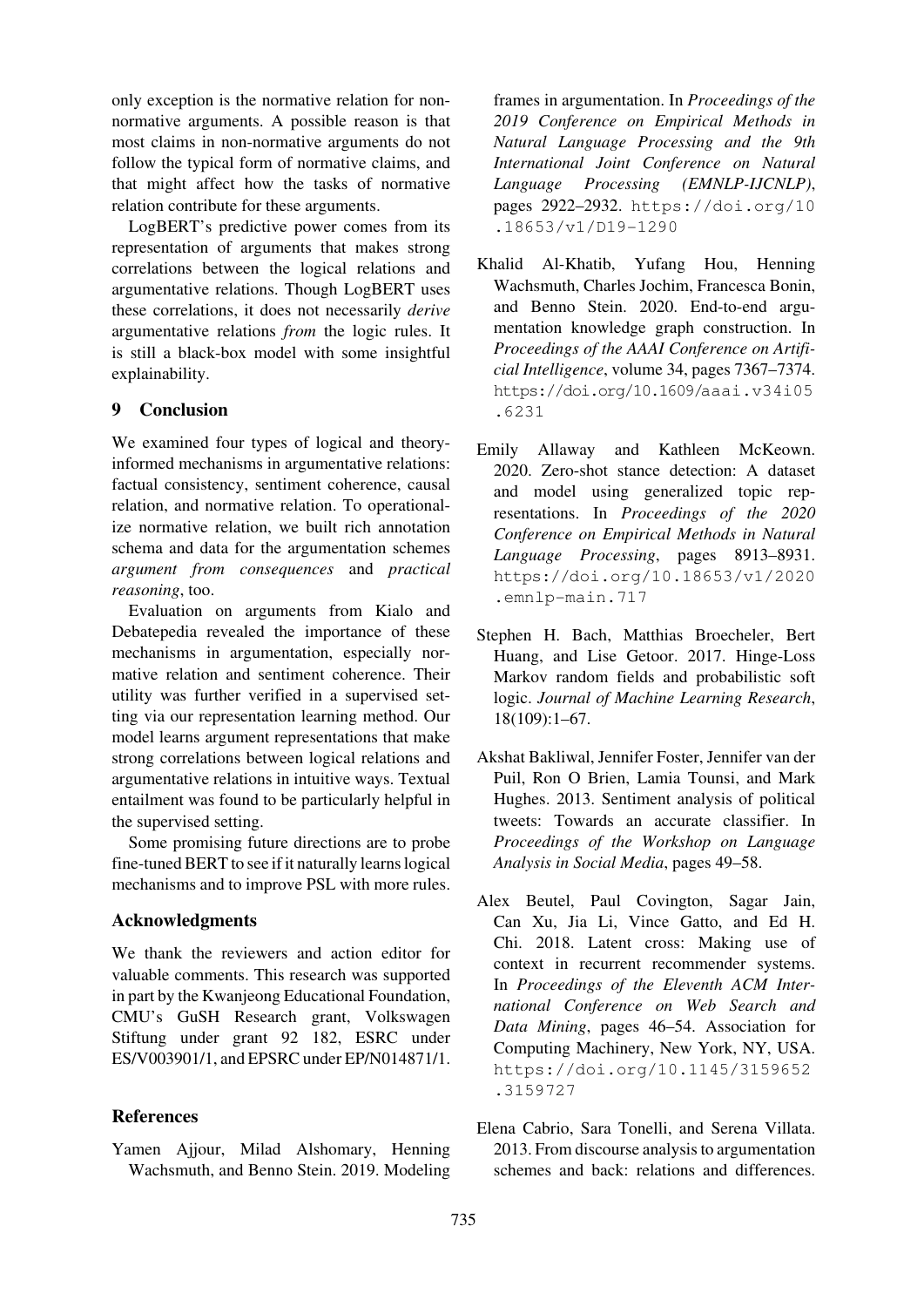In *Computational Logic in Multi-Agent Systems*, pages 1–17. Springer Berlin Heidelberg, Berlin, Heidelberg. https:// doi.org/10.1007/978-3-642-40624  $-9 - 1$ 

- <span id="page-15-14"></span><span id="page-15-3"></span>Elena Cabrio and Serena Villata. 201[2.](https://doi.org/10.1007/978-3-642-40624-9_1) [Combining](https://doi.org/10.1007/978-3-642-40624-9_1) [textual entailment and argumentation theory](https://doi.org/10.1007/978-3-642-40624-9_1) [for](https://doi.org/10.1007/978-3-642-40624-9_1) [su](https://doi.org/10.1007/978-3-642-40624-9_1)pporting online debates interactions. In *Proceedings of the 50th Annual Meeting of the Association for Computational Linguistics (Volume 2: Short Papers)*, pages 208–212. Association for Computational Linguistics.
- <span id="page-15-5"></span>Tuhin Chakrabarty, Christopher Hidey, Smaranda Muresan, Kathy McKeown, and Alyssa Hwang. 2019. AMPERSAND: Argument mining for persuasive online discussions. In *Proceedings of the 2019 Conference on Empirical Methods in Natural Language Processing and the 9th International Joint Conference on Natural Language Processing (EMNLP-IJCNLP)*, pages 2926–2936. https://doi.org/10.18653/v1/D19 -1291
- <span id="page-15-9"></span><span id="page-15-1"></span>Di Chen, Jiachen Du, Lidong Bing, and [Ruifeng](https://doi.org/10.18653/v1/D19-1291) [Xu.](https://doi.org/10.18653/v1/D19-1291) [2018.](https://doi.org/10.18653/v1/D19-1291) [Hybrid](https://doi.org/10.18653/v1/D19-1291) [neural](https://doi.org/10.18653/v1/D19-1291) [attention](https://doi.org/10.18653/v1/D19-1291) [for](https://doi.org/10.18653/v1/D19-1291) [ag](https://doi.org/10.18653/v1/D19-1291)reement/disagreement inference in online debates. In *Proceedings of the 2018 Conference of Empirical Methods in Natural Language Processing*, pages 665–670. https://doi.org/10.18653/v1/D18 -1069
- <span id="page-15-2"></span>HongSeok Choi and Hyunju Lee. 2018. GIST [at SemEval-2018 Task 12: A network trans](https://doi.org/10.18653/v1/D18-1069)[ferring](https://doi.org/10.18653/v1/D18-1069) inference knowledge to Argument Reasoning Comprehension task. In *Proceedings of The 12th International Workshop on Semantic Evaluation*, pages 773–777. https://doi.org/10.18653/v1/S18 -1122
- <span id="page-15-11"></span>Jacob Devlin, Ming-Wei Chang, Kenton Lee, and [Kristina](https://doi.org/10.18653/v1/S18-1122) [Toutanova.](https://doi.org/10.18653/v1/S18-1122) [2019.](https://doi.org/10.18653/v1/S18-1122) [BERT:](https://doi.org/10.18653/v1/S18-1122) [Pre-training](https://doi.org/10.18653/v1/S18-1122) [of](https://doi.org/10.18653/v1/S18-1122) [deep](https://doi.org/10.18653/v1/S18-1122) bidirectional transformers for language understanding. In *Proceedings of the 2019 Conference of the North American Chapter of the Association for Computational Linguistics: Human Language Technologies, Volume 1 (Long and Short Papers)*, pages 4171–4186.
- <span id="page-15-12"></span>Li Dong, Furu Wei, Chuanqi Tan, Duyu Tang, Ming Zhou, and Ke Xu. 2014. Adaptive recursive neural network for target-dependent twitter sentiment classification. In *Proceedings of the 52nd Annual Meeting of the Association for Computational Linguistics (Volume 2: Short Papers)*, pages 49–54. https://doi.org/10.3115/v1/P14 -2009
- Jesse Dunietz, Lori Levin, and Jaime Carbonell. [2017. The BECauSE Corpus 2.0: Annotating](https://doi.org/10.3115/v1/P14-2009) [causality](https://doi.org/10.3115/v1/P14-2009) and overlapping relations. In *Proceedings of the 11th Linguistic Annotation Workshop*, pages 95–104. https://doi .org/10.18653/v1/W17-0812
- <span id="page-15-13"></span><span id="page-15-7"></span><span id="page-15-6"></span>Esin Durmus, Faisal Ladhak, and Claire Cardie. 2019. Determining r[elative argument](https://doi.org/10.18653/v1/W17-0812) [specificity and stance for comple](https://doi.org/10.18653/v1/W17-0812)x argumentative structures. In *Proceedings of the 57th Annual Meeting of the Association for Computational Linguistics*, pages 4630–4641. https://doi.org/10.18653/v1/P19 -1456
- <span id="page-15-8"></span>Steffen Eger, Johannes Daxenberger, and Iryna [Gurevych. 2017. Neural end-to-end learning](https://doi.org/10.18653/v1/P19-1456) [for com](https://doi.org/10.18653/v1/P19-1456)putational argumentation mining. In *Proceedings of the 55th Annual Meeting of the Association for Computational Linguistics (Volume 1: Long Papers)*, pages 11–22. https://doi.org/10.18653/v1/P17 -1002
- <span id="page-15-10"></span><span id="page-15-0"></span>Vanessa Wei Feng and Graeme Hirst. [2011. Classifying arguments by scheme. In](https://doi.org/10.18653/v1/P17-1002) *[Proceed](https://doi.org/10.18653/v1/P17-1002)ings of the 49th Annual Meeting of the Association for Computational Linguistics: Human Language Technologies*, pages 987–996, Portland, Oregon, USA. Association for Computational Linguistics.
- <span id="page-15-4"></span>Debela Gemechu and Chris Reed. 2019. Decompositional argument mining: A general purpose approach for argument graph construction. In *Proceedings of the 57th Annual Meeting of the Association for Computational Linguistics*, pages 516–526. https:// doi.org/10.18653/v1/P19-1049
- Alec Go, Richa Bhayani, and Lei Huang. 2009. Twitter sentiment classification [using distant](https://doi.org/10.18653/v1/P19-1049) supervision. *[CS224N Project Report](https://doi.org/10.18653/v1/P19-1049)*.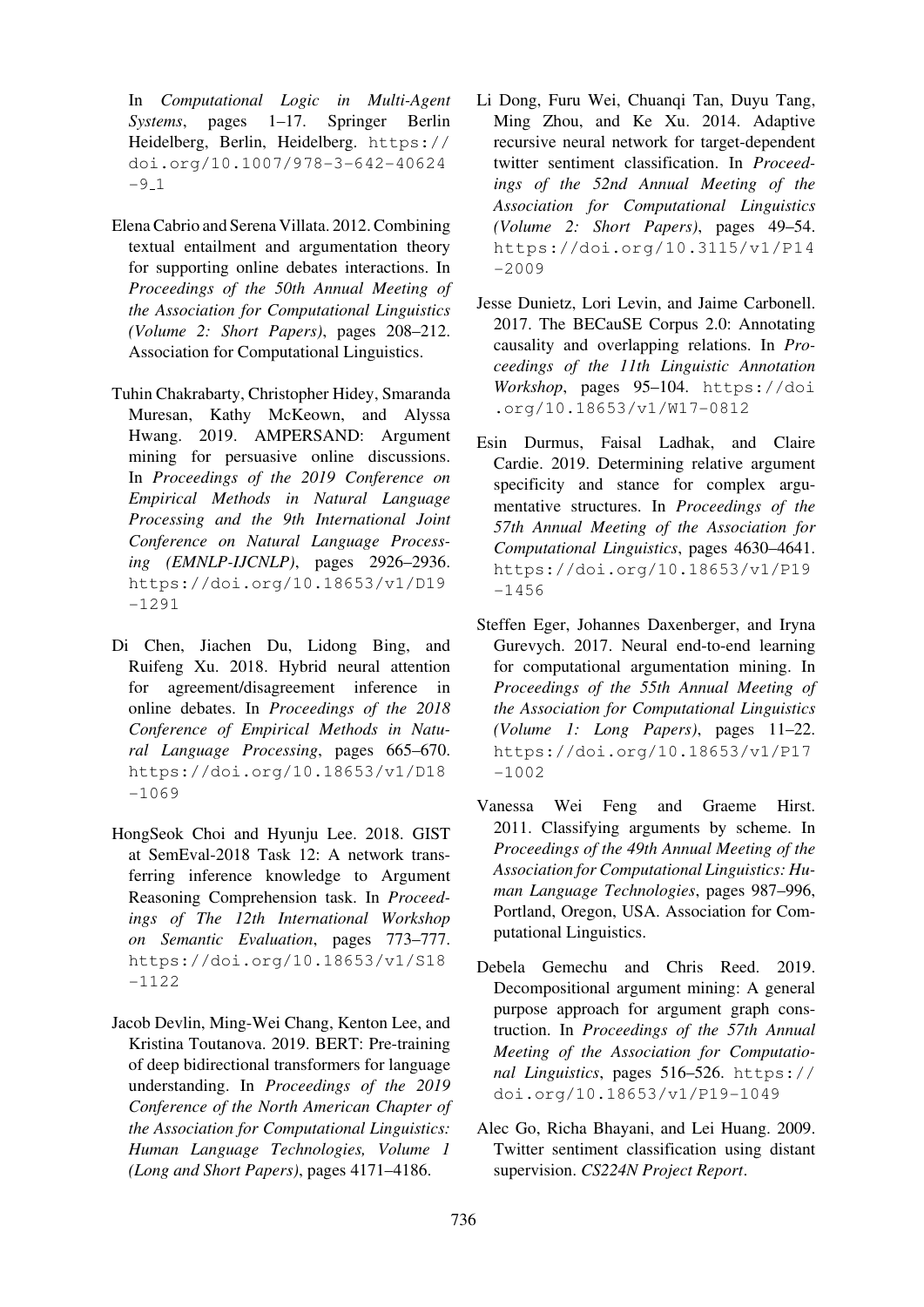- Ivan Habernal and Iryna Gurevych. 2017. Argumentation mining in user-generated web discourse. *Computational Linguistics*, 43(1): 125–179. https://doi.org/10.1162 /COLI a 00276
- <span id="page-16-6"></span>Yufang Hou and Charles Jochim. 2017. Argument relati[on classification using a joint](https://doi.org/10.1162/COLI_a_00276) [inference model.](https://doi.org/10.1162/COLI_a_00276) In *Proceedings of the 4th Workshop on Argument Mining*, pages 60–66. https://doi.org/10.18653/v1/W17  $-5107$
- <span id="page-16-4"></span>Yohan Jo, Elijah Mayfield, Chris Reed, [and Eduard Hovy. 2020. Machine-aided](https://doi.org/10.18653/v1/W17-5107) [annotati](https://doi.org/10.18653/v1/W17-5107)on for fine-grained proposition types in argumentation. In *Proceedings of the 12th International Conference on Language Resources and Evaluation*, pages 1008–1018.
- <span id="page-16-12"></span><span id="page-16-5"></span>Jonathan Kobbe, Ioana Hulpus, and Heiner Stuckenschmidt. 2020. Unsupervised stance detection for arguments from consequences. In *Proceedings of the 2020 Conference on Empirical Methods in Natural Language Processing (EMNLP)*, pages 50–60, Online. Association for Computational Linguistics. https://doi.org/10.18653/v1/2020 .emnlp-main.4
- John Lawrence and Chris Reed. 2016. Argument [mining using argumentation scheme structures.](https://doi.org/10.18653/v1/2020.emnlp-main.4) In *[Proceedings of](https://doi.org/10.18653/v1/2020.emnlp-main.4) the Sixth International Conference on Computational Models of Argument*, pages 379–390.
- <span id="page-16-3"></span><span id="page-16-1"></span>John Lawrence and Chris Reed. 2017. Mining argumentative structure from natural language text using automatically generated premiseconclusion topic models. In *Proceedings of the 4th Workshop on Argument Mining*, pages 39–48. https://doi.org/10.18653 /v1/W17-5105
- John Lawrence, Jacky Visser, and Chris Reed. 2019. An onl[ine annotation assistant for argu](https://doi.org/10.18653/v1/W17-5105)[ment schemes. In](https://doi.org/10.18653/v1/W17-5105) *Proceedings of the 13th Linguistic Annotation Workshop*, pages 100–107. https://doi.org/10.18653/v1/W19 -4012
- <span id="page-16-10"></span><span id="page-16-9"></span>Anna Lindahl, Lars Borin, and Jacobo Rouces. [2019. Towards assessing argumentation annota](https://doi.org/10.18653/v1/W19-4012)[tion—a](https://doi.org/10.18653/v1/W19-4012) first step. In *Proceedings of*

*the 6th Workshop on Argument Mining*, pages 177–186. https://doi.org/10 .18653/v1/W19-4520

- Margaret Mitchell, Jacqui Aguilar, Theresa Wilson, and Benja[min Van Durme. 2013. Open](https://doi.org/10.18653/v1/W19-4520) [domain targeted sentimen](https://doi.org/10.18653/v1/W19-4520)t. In *Proceedings of the 2013 Conference on Empirical Methods in Natural Language Processing*, pages 1643–1654.
- <span id="page-16-15"></span><span id="page-16-14"></span>Kim Anh Nguyen, Sabine Schulte im Walde, and Ngoc Thang Vu. 2017. Distinguishing antonyms and synonyms in a pattern-based neural network. In *Proceedings of the 15th Conference of the European Chapter of the Association for Computational Linguistics: Volume 1, Long Papers*, pages 76–85, Valencia, Spain. Association for Computational Linguistics. https://doi.org/10.18653 /v1/E17-1008
- <span id="page-16-0"></span>Timothy Niven and Hung-Yu Kao. 2019. Probing neural ne[twork comprehension of natural](https://doi.org/10.18653/v1/E17-1008) [language argumen](https://doi.org/10.18653/v1/E17-1008)ts. In *Proceedings of the 57th Annual Meeting of the Association for Computational Linguistics*, pages 4658–4664. https://doi.org/10.18653/v1/P19 -1459
- <span id="page-16-8"></span>Juri Opitz and Anette Frank. 2019. Dissecting [content and context in argumentative relation](https://doi.org/10.18653/v1/P19-1459) [analysis](https://doi.org/10.18653/v1/P19-1459). In *Proceedings of the 6th Workshop on Argument Mining*, pages 25–34. https:// doi.org/10.18653/v1/W19-4503
- <span id="page-16-2"></span>Joonsuk Park and Claire Cardie. 2018. A corpus of erulemaking user comments fo[r measuring](https://doi.org/10.18653/v1/W19-4503) [evaluability of arguments. In](https://doi.org/10.18653/v1/W19-4503) *Proceedings of the Eleventh International Conference on Language Resources and Evaluation (LREC-2018)*.
- <span id="page-16-13"></span><span id="page-16-7"></span>Isaac Persing and Vincent Ng. 2016. End-to-end argumentation mining in student essays. In *Proceedings of the 2016 Conference of the North American Chapter of the Association for Computational Linguistics: Human Language Technologies*, pages 1384–1394. https://doi.org/10.18653/v1/N16 -1164
- <span id="page-16-11"></span>Chris Reed, Raquel Mochales Palau, Glenn [Rowe, and Marie-Francine Moens. 2008.](https://doi.org/10.18653/v1/N16-1164)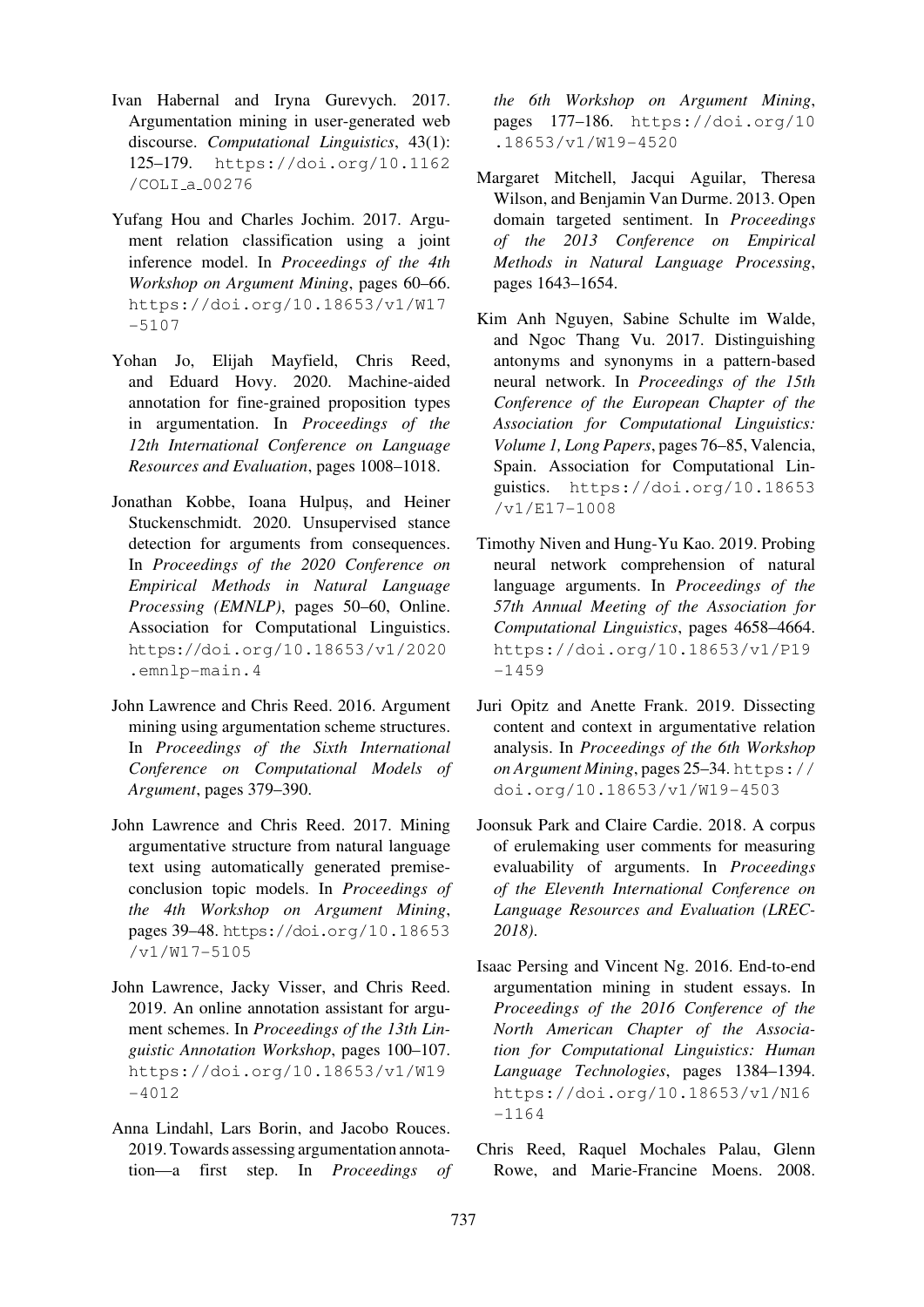Language resources for studying argument. In *Proceedings of the Sixth International Conference on Language Resources and Evaluation (LREC'08)*. Marrakech, Morocco. European Language Resources Association (ELRA),

- <span id="page-17-13"></span>Nils Reimers, Benjamin Schiller, Tilman Beck, Johannes Daxenberger, Christian Stab, and Iryna Gurevych. 2019. Classification and clustering of arguments with contextualized word embeddings. In *Proceedings of the 57th Annual Meeting of the Association for Computational Linguistics*, pages 567–578. https://doi.org/10.18653/v1/P19 -1054
- <span id="page-17-7"></span>Paul Reisert, Naoya Inoue, Tatsuki Kuribayashi, [and Kentaro Inui. 2018. Feasible annota](https://doi.org/10.18653/v1/P19-1054)[tion sch](https://doi.org/10.18653/v1/P19-1054)eme for capturing policy argument reasoning using argument templates. In *Proceedings of the 5th Workshop on Argument Mining*, pages 79–89, Brussels, Belgium. Association for Computational Linguistics. https://doi.org/10.18653/v1/W18 -5210
- <span id="page-17-5"></span>Ruty Rinott, Lena Dankin, Carlos Alzate Perez, [Mitesh M. Khapra, Ehud Aharoni, and Noam](https://doi.org/10.18653/v1/W18-5210) [Slonim.](https://doi.org/10.18653/v1/W18-5210) 2015. Show me your evidence an automatic method for context dependent evidence detection. In *Proceedings of the 2015 Conference on Empirical Methods in Natural Language Processing*, pages 440–450, Lisbon, Portugal. Association for Computational Linguistics. https://doi.org/10 .18653/v1/D15-1050
- <span id="page-17-9"></span>Sara Rosenthal, Noura Farra, and Preslav Nakov. 2017. SemEval-2[017 Task 4: Sentiment](https://doi.org/10.18653/v1/D15-1050) [analysis in twitter. In](https://doi.org/10.18653/v1/D15-1050) *Proceedings of the 11th International Workshop on Semantic Evaluation (SemEval-2017)*, pages 502–518. https://doi.org/10.18653/v1/S17 -2088
- Sara Rosenthal and Kathy McKeown. 2015. I [Couldn't Agree More: The role of conversa](https://doi.org/10.18653/v1/S17-2088)[tional st](https://doi.org/10.18653/v1/S17-2088)ructure in agreement and disagreement detection in online discussions. In *Proceedings of the 16th Annual Meeting of the Special Interest Group on Discourse and Dialogue*, pages 168–177. Association for Computational

Linguistics. https://doi.org/10.18653 /v1/W15-4625

- Robyn Speer, Joshua Chin, and Catherine Havasi. 2017. Conc[eptNet 5.5: An open multilingual](https://doi.org/10.18653/v1/W15-4625) [graph of general k](https://doi.org/10.18653/v1/W15-4625)nowledge. In *Proceedings of the Thirty-First AAAI Conference on Artificial Intelligence*.
- <span id="page-17-12"></span>Christian Stab and Iryna Gurevych. 2017. Parsing argumentation structures in persuasive essays. *Computational Linguistics*, 43(3):619–659. https://doi.org/10.1162/COLI a 00295
- <span id="page-17-4"></span><span id="page-17-3"></span><span id="page-17-2"></span>Christian Stab, Tristan Miller, and Iryna [Gurevych. 2018. Cross-topic argument mining](https://doi.org/10.1162/COLI_a_00295) [from het](https://doi.org/10.1162/COLI_a_00295)erogeneous sources using attentionbased neural networks. In *Proceedings of the 2018 Conference on Empirical Methods in Natural Language Processing*, pages 3664–3674. https://doi.org/10.18653/v1/D18  $-1402$
- <span id="page-17-11"></span>Niket Tandon, Bhavana Dalvi Mishra, Keisuke [Sakaguchi, Antoine Bosselut, and Peter](https://doi.org/10.18653/v1/D18-1402) [Clark.](https://doi.org/10.18653/v1/D18-1402) 2019. WIQA: A dataset for ''What if...'' reasoning over procedural text. In *Proceedings of the 2019 Conference on Empirical Methods in Natural Language Processing and the 9th International Joint Conference on Natural Language Processing (EMNLP-IJCNLP)*, pages 6076–6085. https://doi.org/10.18653/v1/D19 -1629
- Jacky Visser, John Lawrence, Chris Reed, [Jean Wagemans, and Douglas Walton. 2020.](https://doi.org/10.18653/v1/D19-1629) [Annotat](https://doi.org/10.18653/v1/D19-1629)ing argument schemes. *Argumentation*, pages 1–39. https://doi.org/10 .1007/s10503-020-09519-x, PubMed: 33678987
- <span id="page-17-6"></span>Douglas Walton, C[hris Reed, and Fabrizio](https://doi.org/10.1007/s10503-020-09519-x) [Macagno. 2008.](https://doi.org/10.1007/s10503-020-09519-x) *Argumentation schemes*, [Cambridge](https://pubmed.ncbi.nlm.nih.gov/33678987) University Press. https://doi .org/10.1017/CBO9780511802034
- <span id="page-17-1"></span><span id="page-17-0"></span>Bonnie Webber, Rashmi Prasad, Alan Lee, and Aravind Joshi. 2006. The [penn discourse](https://doi.org/10.1017/CBO9780511802034) [treebank 3.0 annotation manual.](https://doi.org/10.1017/CBO9780511802034)
- <span id="page-17-10"></span><span id="page-17-8"></span>Adina Williams, Nikita Nangia, and Samuel Bowman. 2018. A broad-coverage challenge corpus for sentence understanding